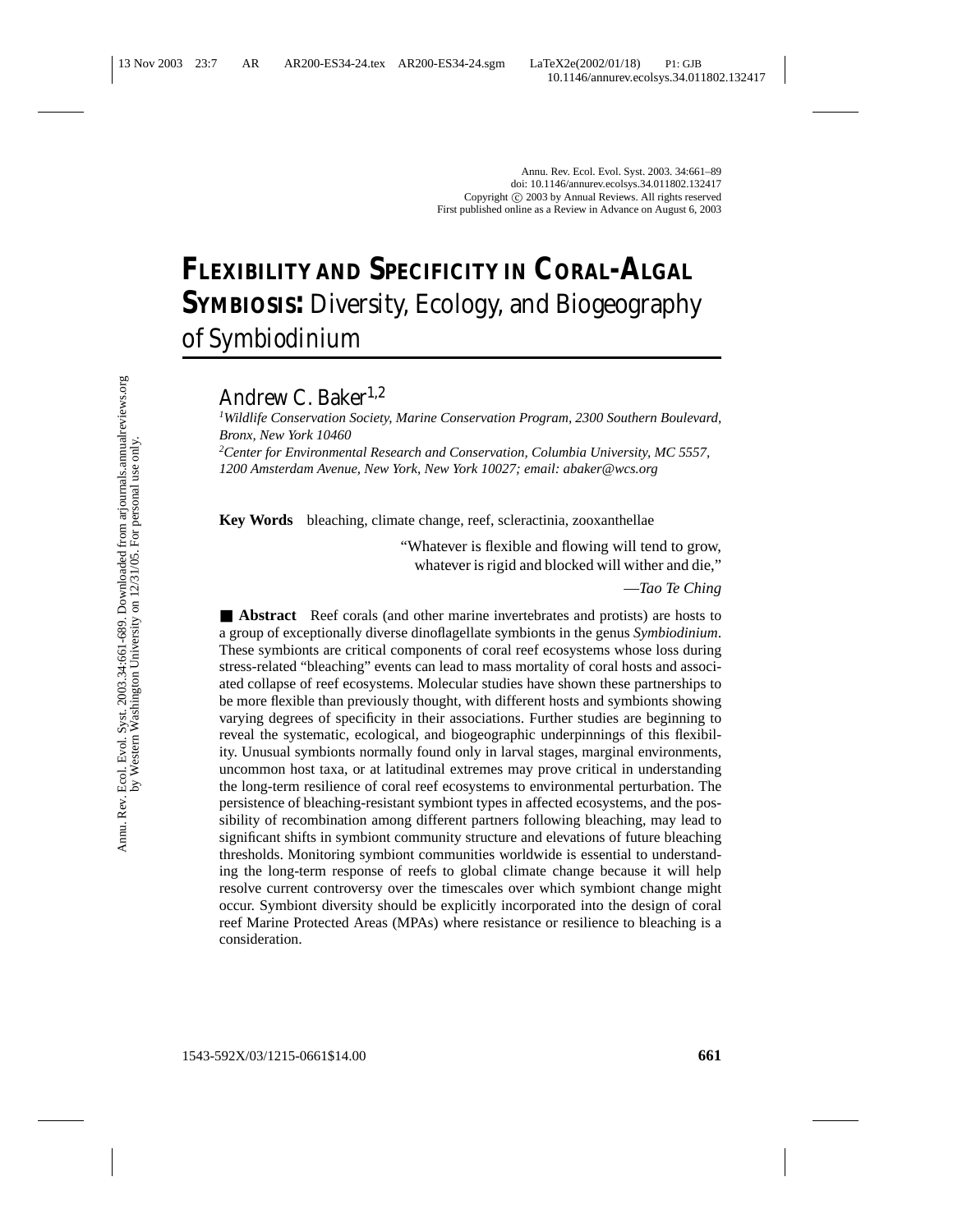## **INTRODUCTION**

The unicellular algal symbionts found in reef corals and associated reef biota are critical to understanding the past evolution, present distribution, and future fate of coral reefs and the ecosystems they support (Cowen 1988, Hoegh-Guldberg 1999, Muscatine & Porter 1977). In fact, despite their fantastic abundance (a healthy coral reef might easily contain  $>$  10<sup>10</sup> algal symbionts per m<sup>2</sup>), their relatively small overall biomass suggests these symbionts represent keystone species (Paine 1969, Power et al. 1996) on coral reefs—perhaps the only protists to play such a role.

Currently, eight genera in four (or five) classical orders of dinoflagellate are recognized as endosymbionts in marine invertebrates and protists (Banaszak et al. 1993, Trench 1997). *Symbiodinium* is the most studied genus in this paraphyletic group and is commonly found in shallow water tropical and subtropical cnidarians. These algae, commonly referred to as "zooxanthellae," are ubiquitous members of coral reef ecosystems (Rowan 1998, Taylor 1974, Trench 1993): Cnidarian species reported to contain *Symbiodinium* include many representatives from the class Anthozoa (including anemones, scleractinian corals, zoanthids, corallimorphs, blue corals, alcyonacean corals, and sea fans) and several representatives from the classes Scyphozoa (including rhizostome and coronate jellyfish) and Hydrozoa (including milleporine fire corals). *Symbiodinium*has also been identified from gastropod and bivalve mollusks [including tridacnid (giant) clams, heart cockles, and possibly, conch], large miliolid foraminifera (in the subfamily Soritinae), sponges, and a giant heterotrich ciliate (see Trench 1993 for review; Carlos et al. 1999; Lobban et al. 2002; Hill & Wilcox 1998; and references in Figure 1). However, in many of these groups, symbionts have only been definitively identifid from a few representatives; only a few groups (scleractinian corals, soritid foraminifera, gorgonians, and tridacnid clams) have been surveyed using molecular techniques to an extent that might be considered marginally representative (Baker 1999; Baker & Rowan 1997; Goulet 1999; LaJeunesse 2002; Pawlowski et al. 2001; Pochon et al. 2001; Rowan & Powers 1991a,b; Santos et al. 2002a).

It is clear that additional diversity in *Symbiodinium* remains to be discovered (Baker 2003) and that most species are uncultured and undescribed (Rowan 1998, Santos et al. 2001). Many records of "zooxanthellae" present in invertebrates are based on only cursory observations or anecdotal reports. Moreover, in addition to the dominant populations of symbiotic dinoflagellates in these hosts, many unusual or novel variants may also occur as cryptic and unstable transients whose physiological or ecological importance is not yet clear (Goulet & Coffroth 1997, LaJeunesse 2001, Santos et al. 2001, Toller et al. 2001a).

The purpose of this review is to synthesize research of the past dozen years that has used molecular DNA techniques to quantify, classify, and study the distribution of diversity in *Symbiodinium*. In his original description of *Symbiodinium microadriaticum*, Freudenthal (1962) observed "a sound taxonomy of the zooxanthellae one taking into account pure-culture studies and host-symbiont specificities is needed for ecological work on coral and other zooxanthellae associations."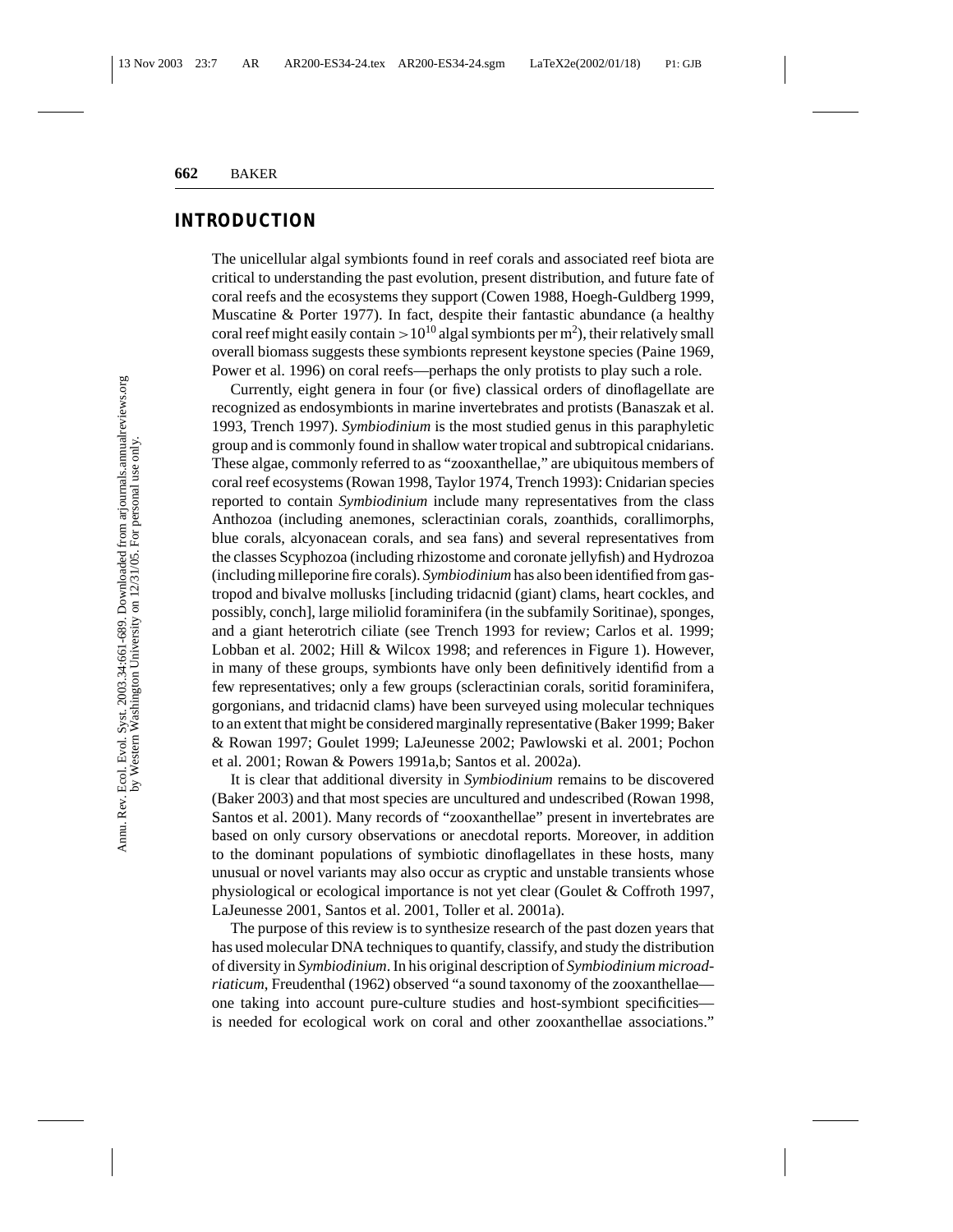This statement remains a valid motivation for research on *Symbiodinium* today. However, with the rise of molecular methods for identification, certain avenues of research—notably those dealing with partner specificity, biogeography, and ecology—have advanced rapidly over the past few years in ways that Freudenthal could not have anticipated. This review emphasizes how molecular techniques have been applied to studying field-collected material from diverse hosts, environments, and locations—an approach that has revolutionized our understanding of how complex and flexible these associations can be. An implicit motivation behind much of this research has been to understand the role of symbiont diversity and/or flexibility in determining possible long- and short-term responses of coral reefs to environmental change and global warming. Consequently, this review focuses principally on scleractinian coral symbioses as the principal builders of contemporary coral reefs and the subjects of most of the research undertaken during this time.

## **DIVERSITY, PHYLOGENY, AND SYSTEMATICS OF** *SYMBIODINIUM*

#### **Diversity**

There are currently eleven named species in the exceptionally diverse genus *Symbiodinium* (Figure 1). All four formally described species (*S. microadriaticum*, *S. pilosum*, *S. kawagutii*, and *S. goreaui*) have been distinguished using the morphological species concept (Freudenthal 1962, Trench 2000, Trench & Blank 1987), and a similar rationale has been used to name an additional six species ("*S. californium*," "*S. corculorum*," "*S. meandrinae*," "*S. pulchrorum*," "*S. bermudense*," and "*S. cariborum*") without formal description, although some of these names may be synonymous (Banaszak et al. 1993, Rowan 1998). A further species ("*S. muscatinei*") has been distinguished solely from molecular sequence data (LaJeunesse & Trench 2000). In addition, the described species *Gymnodinium linucheae* (Trench & Thinh 1995) is also recognized, on molecular grounds, to be a member of the genus *Symbiodinium* (LaJeunesse 2001, Wilcox 1998), and an additional *Symbiodinium* species (closely related to "*S. californium*") has been misidentified as *Gymnodinium varians* (LaJeunesse & Trench 2000).

Lack of observed sexual reproduction in this group precludes the use of the biological species concept to define species boundaries, although various genetic measures suggest these microalgae reproduce sexually (Baillie et al. 1998, 2000b; Belda-Baillie et al. 1999; Goulet & Coffroth 1997; LaJeunesse 2001; Santos et al. 2003b; Schoenberg & Trench 1980a). In documenting diversity in *Symbiodinium*, problems recognizing distinct species have been compounded by difficulties associated with the need to culture these microalgae for morphological description. However, increasing success in recognizing diversity using molecular methods has resulted in the de facto use of the phylogenetic species concept (Eldredge & Cracraft 1980) to distinguish taxa, particularly when they also have distinct ecological or host-specific distributions. Many of the molecular types thus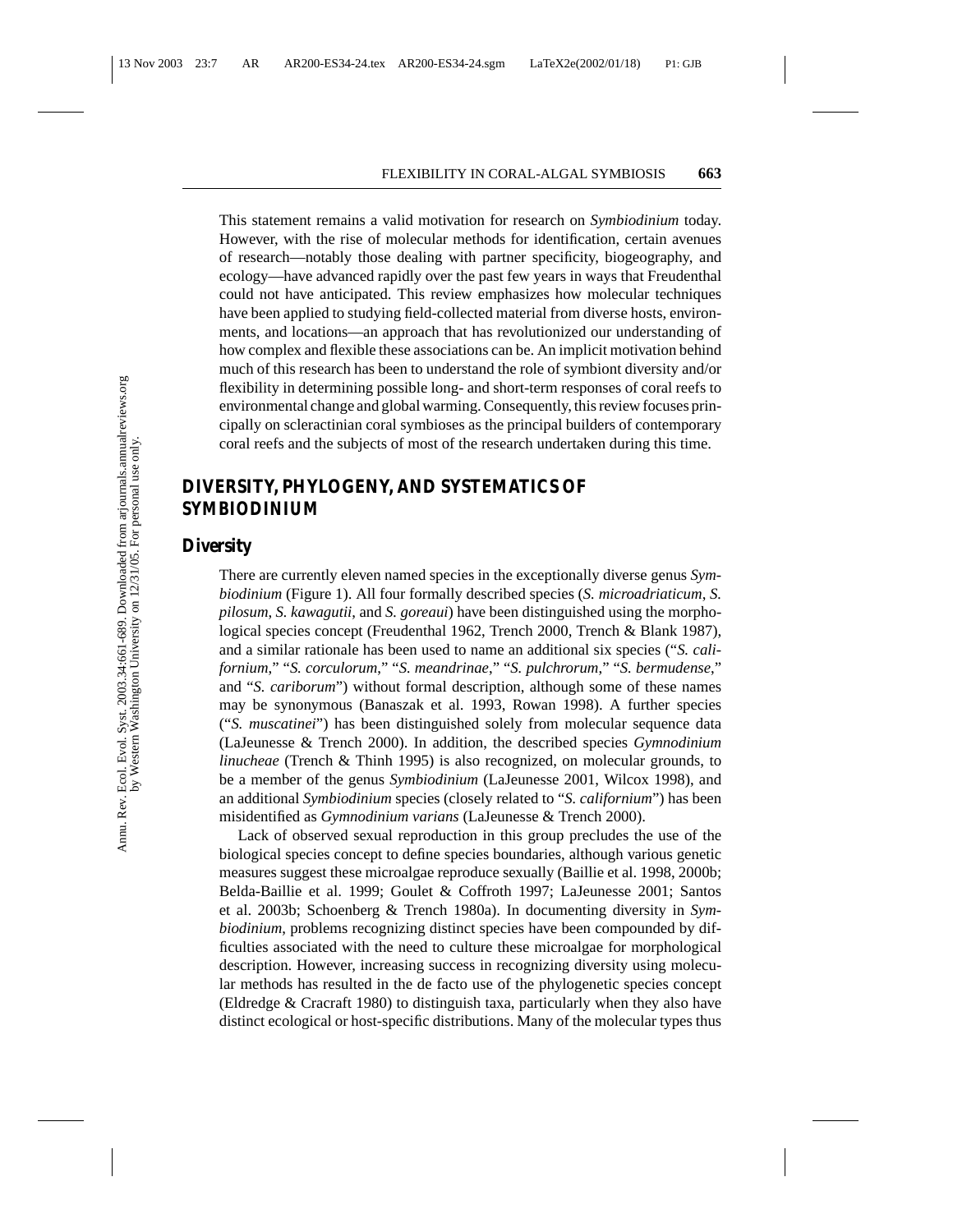identified are separated by genetic distances that are many times those found separating recognized species of free-living dinoflagellates. Consequently, a justifiable argument has been made that the genus *Symbiodinium* is speciose (Blank & Trench 1985a,b; Rowan 1998; Rowan & Powers 1992), consisting of several major clades or lineages ("subgenera") each containing multiple species. However, the use of sequence data to define species boundaries may well be confounded by the highly unusual nuclear characteristics of these dinoflagellates (e.g., Rizzo 1987) and their probably haploid nature (Santos & Coffroth 2003), making any informative conclusions premature at this stage.

Insufficient sampling also hinders our ability to determine exactly how many "species" exist within each of the principal *Symbiodinium* clades. The rate of discovery of novel molecular types continues to increase rapidly (Baker 2003) with current estimates reaching 100 or more (LaJeunesse 2001, 2002; LaJeunesse et al. 2003; T.C. LaJeunesse, unpublished data) each of which LaJeunesse (2001) considers distinct at the species level [but see S.R. Santos, T.L. Shearer, A.R. Hannes, M.A. Coffroth, submitted manuscript, for evidence of even finer subdivision, and Rodriguez-Lanetty (2003) for a quantitative estimate of lineage diversity]. At even finer taxonomic resolution, isozymes, randomly amplified polymorphic DNA (RAPDs), DNA fingerprinting, and microsatellites have reported extreme population-level variability in *Symbiodinium* (Baillie et al. 1998, 2000b; Goulet & Coffroth 1997, 2003a,b) and have demonstrated that hundreds of unique genotypes may exist for each of the taxa distinguished to date (Santos & Coffroth 2003).

## **Phylogeny**

Molecular phylogenies of *Symbiodinium* have been dominated by the use of nuclear genes encoding ribosomal RNA (nrDNA). These studies have included the ribosomal small subunit (SSU) (Brown et al. 2002a, Carlos et al. 1999, Darius et al. 2000, Rowan & Powers 1992, Sadler et al. 1992), partial large subunit (LSU) (Baker 1999, Loh et al. 2001, Pawlowski et al. 2001, Pochon et al. 2001, Savage et al. 2002a, Toller 2001b, Van Oppen et al. 2001, Wilcox 1998), and internal transcribed spacers (ITS 1 and 2) and 5.8S regions (Brown et al. 2000, 2002; Hunter et al. 1997; LaJeunesse 2001, 2002; LaJeunesse et al. 2003; Savage et al. 2002a; Van Oppen et al. 2001). Recently, partial LSU chloroplast rDNA (cprDNA) sequences have been used to independently test the relationships inferred from nrDNA (Santos et al. 2002a,b, 2003a).

Together, these studies have recognized between four and ten distinct clades of *Symbiodinium*. Despite differences in the phylogenetic diversity of source material and semantic disagreement over which clades deserve their own name, a surprising degree of congruence between these phylogenies exists. In particular, the independent organellar marker (LSU cprDNA) used by Santos et al. (2002a) recovered a phylogeny that was not significantly different from established nrDNA phylogenies, although some uncertainty in the relative positions of clades *B*, *C*, and *F* was indicated (Baker 1999, Carlos et al. 1999, Darius et al. 2000,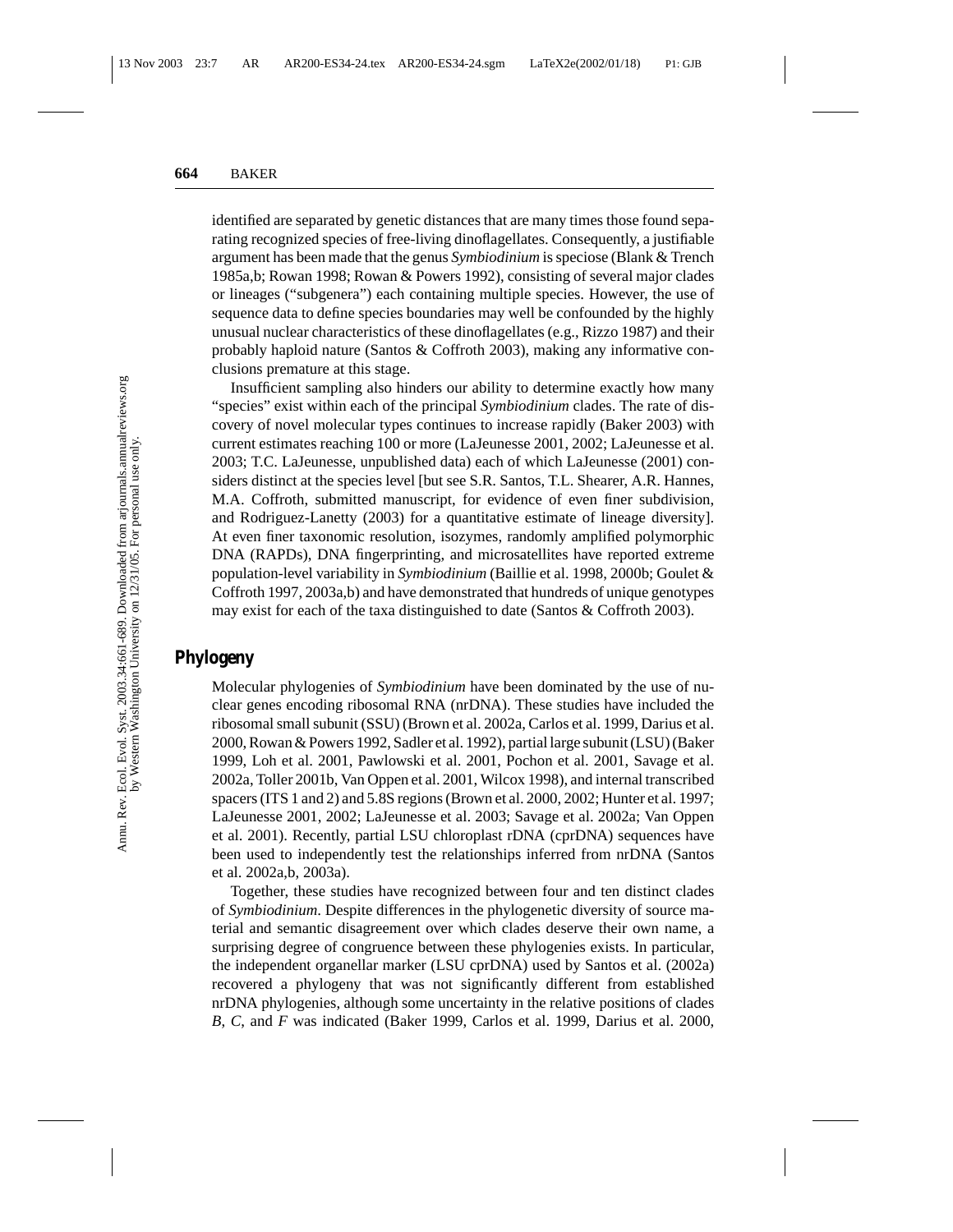LaJeunesse 2001, Loh et al. 2001, Pawlowski et al. 2001, Pochon et al. 2001, Rowan & Powers 1992, Savage et al. 2002a, Van Oppen et al. 2001, Wilcox 1998). Congruent datasets from independent nuclear and organellar sources strongly support the phylogeny presented in Figure 1, which recognizes seven distinct clades (*A* through *G*) and follows nomenclature established by Rowan & Powers (1991b), Baker (1999), Carlos et al. (1999), LaJeunesse & Trench (2000), Pochon et al. (2001), and Rodriguez-Lanetty (2003). *Symbiodinium F*, as the least well-resolved clade, would benefit from further analysis to determine the support for its highly divergent members (see Rodriguez-Lanetty 2003), including *S. kawagutii*, which earlier reports had placed in clade *C* (e.g., Banaszak et al. 2000, Carlos et al. 1999, Santos et al. 2001).

#### **Systematics and Nomenclature**

The usefulness of a name is reliably reflected by the extent to which it is employed by independent authors. In this context, the arbitrary *A*, *B*, and *C Symbiodinium* classification system introduced by Rowan & Powers (1991b) has proved remarkably useful: All molecular studies of *Symbiodinium* published to date have employed the same nomenclature to refer to the same lineages. However, recent disagreement over the expansion of Rowan & Powers' (1991b) original nomenclature to include *Symbiodinium* diversity not named by them has led to some confusion.

This confusion centers around the introduction of *Symbiodinium E* to refer to a group of symbionts found in Caribbean scleractinian corals (Toller et al. 2001a,b)—a practice followed by Goodson (2000), Brown et al. (2000, 2002a), Savage et al. (2002a), and Chen et al. (2003a,b) for corals containing similar symbionts from Thailand, St. Croix, Taiwan, and Hong Kong. Recognizing that *Symbiodinium D* had been used by Carlos et al. (1999) to refer to an unusual isolate from the interstitial water of a sponge, Toller et al. (2001a,b) distinguished newly discovered symbiont types as *Symbiodinium E*. However, sequence analysis of partial LSU sequences from both nuclear and chloroplast rDNA (Pochon et al. 2001, Santos et al. 2002a) reveal that the symbionts referred to as *Symbiodinium E* by Toller et al. (2001a,b) are distantly related members of the same clade as the *D*-type originally identified by Carlos et al. (1999), a finding supported by additional analysis (X. Pochon, unpublished data). Ironically, this lineage of symbionts was apparently documented from a Hawaiian scleractinian coral in Rowan & Powers' (1991b) original phylogeny, but it was not given a name and no sequence data were provided. Carlos et al. (1999) determined that the sponge isolate and the unusual coral symbiont of Rowan & Powers (1991b) shared a similar RFLP genotype, lending further support to the conclusion that they belong to the same clade.

While the naming of clades is wholly a question of semantics, and deciding which clades are worthy of names within an emerging phylogeny of *Symbiodinium* is a somewhat arbitrary process, names have value only if used consistently. The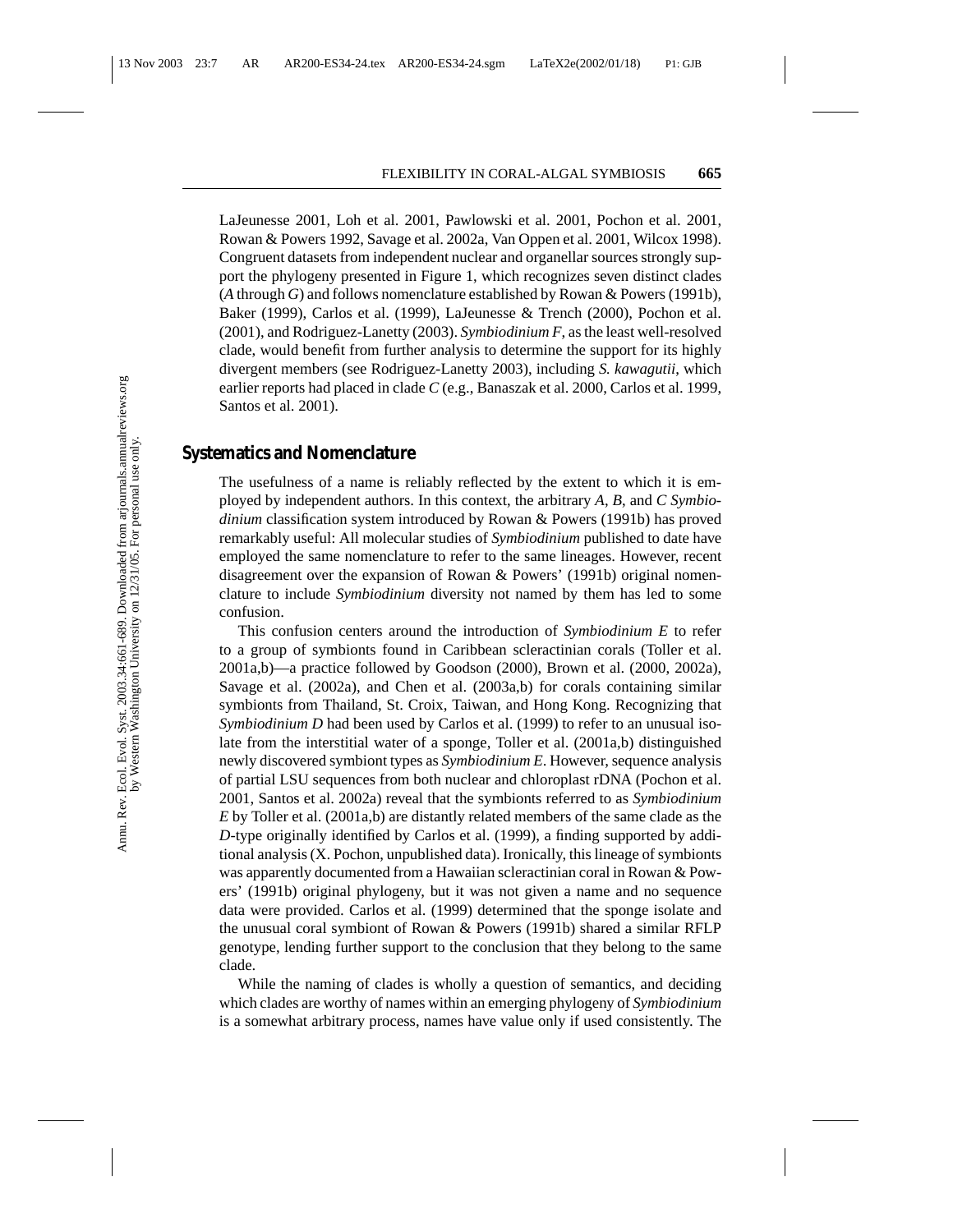recommendation made here follows the practice of Baker (1999, 2001, 2003), Glynn et al. (2001), LaJeunesse (2001, 2002), Loh et al. (2001), Pawlowski et al. (2001), Pochon et al. (2001), Van Oppen et al. (2001), Santos et al. (2002a,b; 2003a), and LaJeunesse et al. (2003), Ulstrup & Van Oppen (2003), Van Oppen (2003), in using *Symbiodinium D* to refer to the single clade that includes both the unusual sponge isolate identified as *D* by Carlos et al. (1999) and the symbionts of certain scleractinian corals originally referred to as *D* by Baker (1999) and subsequently referred to as *E* by Toller (2001a,b). *Symbiodinium E* is used to refer to the clade that includes temperate symbionts isolated from Californian *Anthopleura* named "*S. californium*," and a free-living dinoflagellate misidentified as*Gymnodinium varians* cultured from a water sample taken from Wellington, New Zealand (41◦S) (LaJeunesse & Trench 2000).

How diverse are the principal clades of *Symbiodinium*, and how are taxa within these clades related to one another? The most comprehensive *Symbiodinium* phylogenies to date (Pawlowski et al. 2001, Pochon et al. 2001) have been relatively successful in using LSU nrDNA to identify variation within all *Symbiodinium* clades except *B* and *E*. However, the phylogenetic structure of this variation is not well-resolved. In particular, a large cluster of closely related *B*- and *C*-types that have also been difficult to distinguish in other nuclear SSU and LSU rDNA datasets (Baker 1999, Darius et al. 2000, Rowan & Powers 1991b, Wilcox 1998) remains unresolved in these analyses. The extreme number of sequence variants in *Symbiodinium C* led Baker (1999) and Toller et al. (2001a) to conclude that although different *C*-types did exist within this clade, much of the variation represented artifacts of cloning (Speksnijder et al. 2001) and/or paralogous genes within the rDNA repeat (Rowan & Powers 1991a,b).

More recently, sequence analysis of more rapidly evolving nuclear ITS nrDNA sequences has resolved additional phylogenetic structure within all the principal clades ("subgenera") of *Symbiodinium* (LaJeunesse 2001, 2002; LaJeunesse et al. 2003; Rodriguez-Lanetty 2003; Savage et al. 2002a; Van Oppen et al. 2001). Although one subclade of *C* still contains a number of closely related sequence variants, LaJeunesse (2001) has argued this variation, rather than being artifactual, represents rapid diversification from a single ancestral taxon (Rodriguez-Lanetty 2003; T.C. LaJeunesse, submitted manuscript). It now appears clear that significant variation, not easily distinguished by cloning-based approaches, does indeed characterize this and other clades.

Figure 1 presents a comprehensive analysis of all 294 sequences of the D1- D2 region of *Symbiodinium* LSU nrDNA (∼650 nt) available in Genbank as of May 2003. Certain clades not well-resolved in Figure 1 (particularly *B*, *C*, and *D*, for which many sequences are available) comprise many distinct taxa whose phylogenetic relationships are not unequivocally resolved in this analysis. Finer resolution of distinct types within these clades has been obtained using a variety of molecular screening techniques that include restriction fragment length polymorphism (RFLP) analysis of SSU and LSU nrDNA (Baker 1999;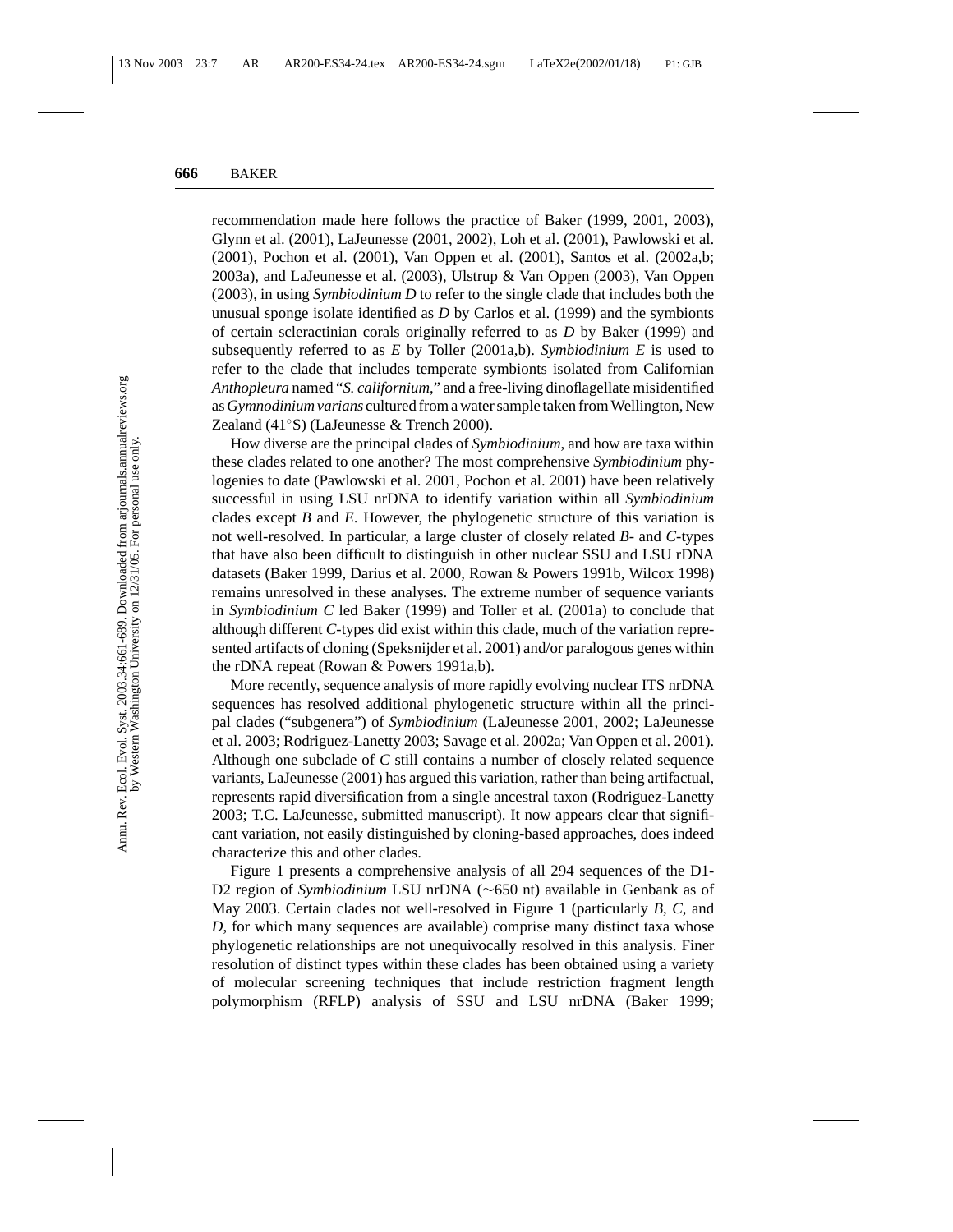Baker et al. 1997; Chen et al. 2003a,b; Glynn et al. 2001; Loh et al. 1998, 2001; Pochon et al. 2001; Rowan & Powers 1991a,b, 1992; Toller et al. 2001a,b; Wilcox 1998), temperature gradient gel electrophoresis (TGGE), and denaturing gradient gel electrophoresis (DGGE) of SSU nrDNA (Belda-Baillie et al. 2002, Carlos et al. 2000), DGGE analysis of ITS and 5.8S nrDNA (Baillie et al. 2000a; LaJeunesse 2001, 2002; LaJeunesse et al. 2003), single strand conformational polymorphism (SSCP) analysis of ITS nrDNA (Ulstrup & Van Oppen 2003, Van Oppen 2003, Van Oppen et al. 2001), length heteroplasmy of LSU cprDNA (Santos et al. 2001, 2002a,b, 2003a) and phylogenetic analysis of microsatellite flanking regions (S.R. Santos, T.L. Shearer, A.R. Hannes, M.A. Coffroth, submitted manuscript). An unfortunate consequence of the variety of different molecular markers and methods used in these *Symbiodinium* surveys is that direct comparisons of different datasets are not possible. A collaborative multiple-marker study of the diverse symbiont types thus far identified would be the only way to proceed in establishing a truly comprehensive phylogeny and a consensual nomenclature.

How do genetically different *Symbiodinium* vary functionally from one another? It is clear that closely related symbiont taxa can differ significantly in their physiological capacities (e.g., Chang et al. 1983; Iglesias-Prieto & Trench 1997; Warner et al. 1996, 1999) and host specialization (Diekmann et al. 2002, LaJeunesse 2002), making generalizations regarding the properties of particular clades (particularly the diverse clades  $A$ ,  $B$ ,  $C$ , and  $F$ ) is premature at this stage (Goodson et al. 2001, Savage et al. 2002b; but see also Knowlton & Rohwer 2003, Rowan 1998). However, as molecular advances improve our ability to distinguish more closely related types, physiological patterns not apparent in earlier molecular studies (e.g., Savage et al. 2002b) may become apparent (e.g., Santos et al. 2002a). Functional diversity of *Symbiodinium* remains an important avenue of future research whose findings remain beyond the scope of a comprehensive review now.

## **SPECIFICITY OF HOSTS AND SYMBIONTS**

## **Systematic Patterns of Symbiont Distribution**

An overview of the distribution of the principal clades and subclades of *Symbiodinium* reported from different host taxa is shown in Figure 1. From this distributional dataset it is clear that associations between *Symbiodinium* and its various invertebrate and protist hosts exhibit specificity (sensu Dubos & Kessler 1963): patterns of association are clearly nonrandom and the ratio of observed combinations of hosts and symbionts compared with the range of possible combinations is very small (Rowan 1991; Trench 1988, 1992). However, an emerging picture of considerable flexibility on the part of both hosts and symbionts reveals that the idea of uniformly strict specificity—in which all hosts exclusively contain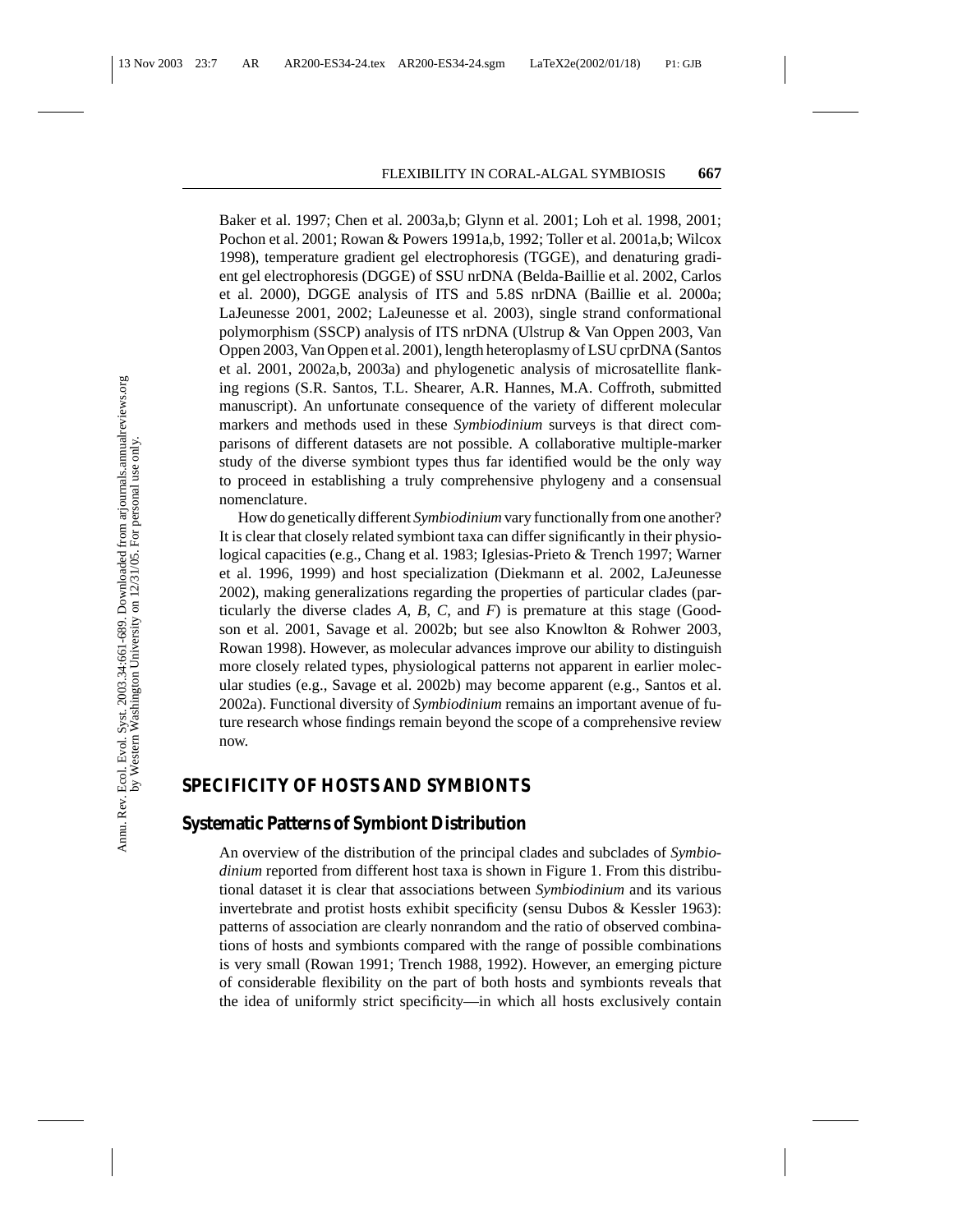only one symbiont type—is incorrect (Trench 1988, 1992, 1993, 1996). One reason why the notion of strict specificity may have prevailed for so long is that *Symbiodinium* taxonomy from the 1950s to the early 1990s relied on the morphological study of cultured material. Culturing *Symbiodinium* reduces the diversity of heterogeneous isolates, favoring nonrepresentative members over previously dominant types (Santos et al. 2001). Early conclusions of strict symbiont specificity may therefore have been partly the result of a long-term culture that reduced the diversity of the original isolate to a single algal genotype that was mistakenly identified as "the" symbiont of a particular host species.

Scleractinian corals are among the most flexible hosts identified to date, containing symbionts from clades *A*, *B*, *C*, *D*, and *F*. However, this relative high diversity may be an artifact of sampling for these well-studied hosts. Benthic soritid foraminifera also show remarkable diversity, containing symbionts in clades *C*, *F*, and *G*. Anemones of various kinds show considerable symbiont diversity (members of clades *A*, *B*, *C*, *D*, and *E*), as do zoanthids (members of *A*, *B*, *C*, and *D*), milleporine fire corals (members of *A*, *B*, and *C*), and tridacnid clams (members of *A* and *C*). (See Figure 1.)

The relative ease with which diverse symbionts have been found in many different hosts suggests that we cannot as yet reject the null hypothesis that many (perhaps all) host taxa are able to associate with more than one type of *Symbiodinium*. Laboratory infection experiments suggest that hosts can become infected with a wide variety of different symbionts (Fitt 1984, 1985b; Schoenberg & Trench 1980c), and the fact that hosts in nature can also contain small numbers of (often unusual) minor symbionts within a generally homogeneous population of "normal" symbiont types suggests that what we perceive as specificity may be perhaps no more than the end result of competitive exclusion between symbionts (Goulet & Coffroth 1997, LaJeunesse 2002). Some of these minor types may be predominantly free-living *Symbiodinium* that are merely "moonlighting" as symbionts—they never dominate individual hosts under natural conditions but can occasionally emerge as the dominant species in culture (LaJeunesse 2002, Santos et al. 2001). We should be conservative in interpreting observed patterns of association as representing the full range of possible combinations. By implicitly recognizing specificity as a continuous variable we can distinguish which symbionts are probable (often dominant in a host) from which symbionts are only possible (rare in a host, but possibly dominant in different circumstances or different hosts). New molecular methods applied to field-collected material are paving the way for investigations of this kind (LaJeunesse 2001, 2002; LaJeunesse et al. 2003; Santos et al. 2003a; S.R. Santos, T.L. Shearer, A.R. Hannes, M.A. Coffroth, submitted manuscript). Additionally, unusual types arising in culture can fortuitously assist us in our task of recovering a comprehensive phylogeny of *Symbiodinium*. For example, Santos et al. (2003c) cultured an uncommon *Symbiodinium D* from an anemone isolate that may not be representative of its dominant populations in hospite.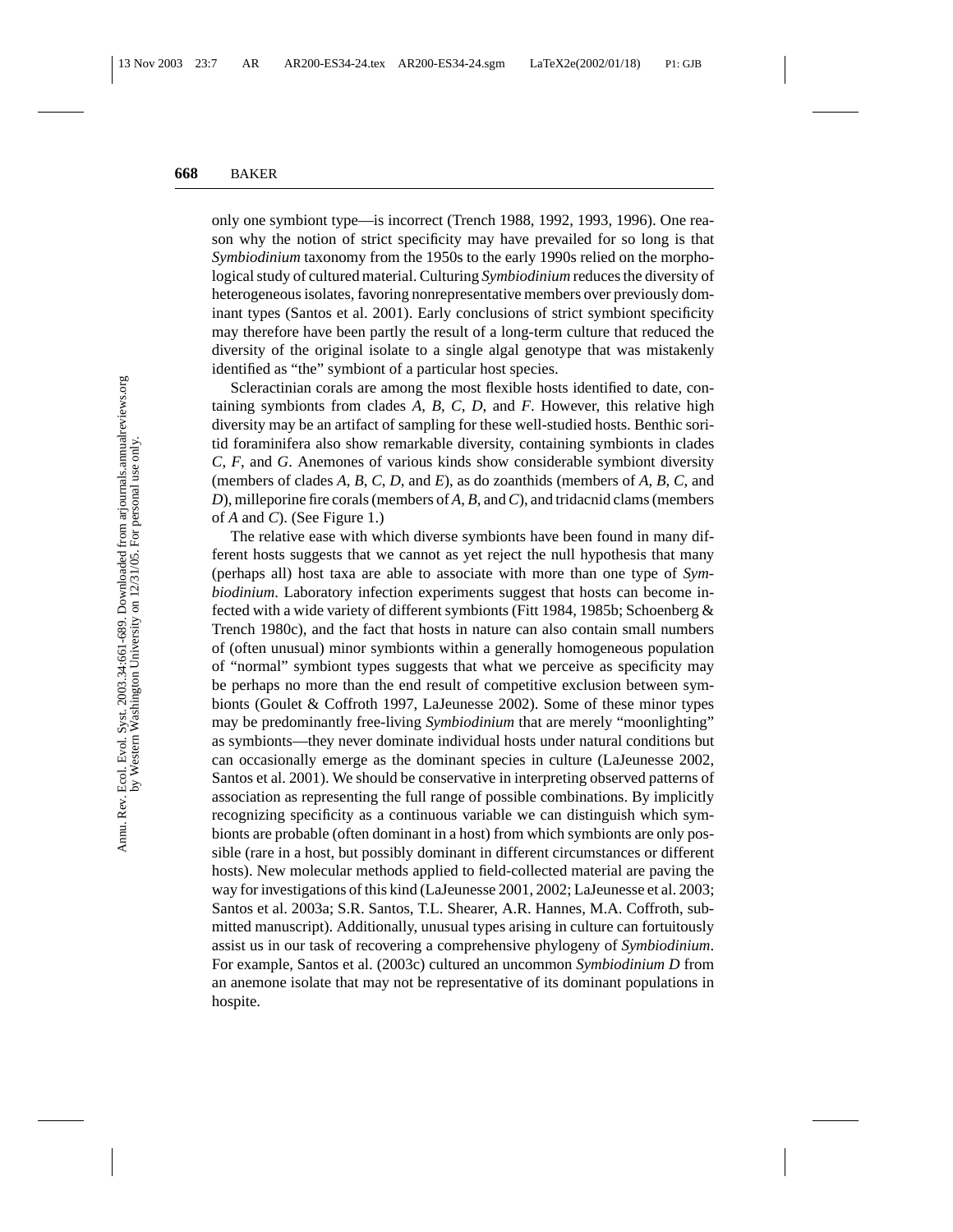## **Host Specificity Versus Symbiont Specificity**

A new understanding arising largely from the application of molecular genetics suggests that some coral hosts are able to associate with a variety of distantly related symbiont types, while others are apparently restricted to a single symbiont type or subset of closely related types. Similarly, some algal symbionts are widely distributed and found in many hosts ("generalists"), while others appear endemic to particular locations and may be restricted to a particular host taxon ("specialists") (Rowan 1998, Baker 1999, Toller et al. 2001b, LaJeunesse 2002). We should therefore distinguish between host specificity (the specificity of hosts for a particular range of symbionts) and symbiont specificity (the specificity of symbionts for a particular range of hosts). In general, hosts appear more specific than symbionts: the mean number of combinations in which a given host is found tends to be less than the mean number of combinations in which a given symbiont is found (T.C. LaJeunesse, submitted manuscript).

A conceptual framework for coral-algal specificity is illustrated in Figure 2, in which examples (from the scleractinian corals) of all four combinations of

|                                                                                   |      | <b>Host specificity</b><br>(specificity of hosts for particular symbionts) |                                                                        |  |
|-----------------------------------------------------------------------------------|------|----------------------------------------------------------------------------|------------------------------------------------------------------------|--|
|                                                                                   |      | Low                                                                        | High                                                                   |  |
|                                                                                   | Low  | Montastraea faveolata +<br>Symbiodinium B1<br>(LaJeunesse 2002)            | Meandrina meandrites $+$<br>Symbiodinium B1<br>(LaJeunesse 2002)       |  |
| <b>Symbiont specificity</b><br>(specificity of symbionts<br>for particular hosts) |      |                                                                            | Porites furcata +<br>Symbiodinium $C_{pf}$                             |  |
|                                                                                   | High | $Colpophyllia$ natans +<br>Symbiodinium $B_{cn}$                           | (Baker 1999)                                                           |  |
|                                                                                   |      | (Baker 1999) <sup>1</sup>                                                  | $Scolymia cubensis +$<br>Symbiodinium C11                              |  |
|                                                                                   |      | Acropora cervicornis +<br>Symbiodinium $C_{ac}$                            | (LaJeunesse 2002)                                                      |  |
|                                                                                   |      | (Baker 1999) <sup>2</sup>                                                  | $Madracis mirabiliis +$<br>Symbiodinium B13<br>(Diekmann et al. 2002). |  |

**Figure 2** Conceptual framework for symbiosis specificity. Host and symbiont specificity are represented as continuous variables ranging from strict specificity to relative flexibility (low specificity). Examples of each type of symbiosis are given for *Symbiodinium* in Caribbean scleractinian corals. <sup>1</sup> *Symbiodinium B6* of LaJeunesse (2002). <sup>2</sup> *Symbiodinium C12* of LaJeunesse (2002).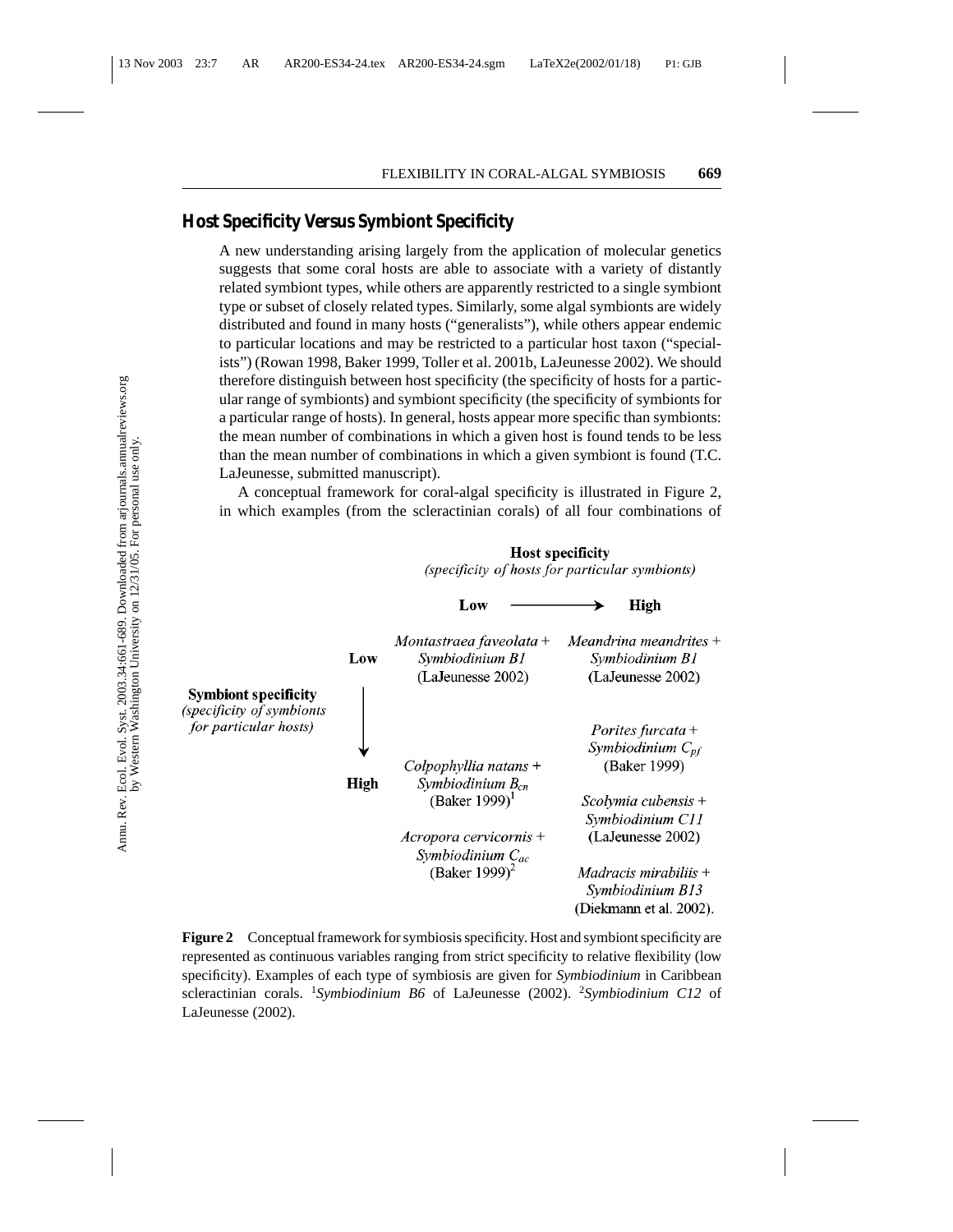low and high host and symbiont specificity are represented. One finding which emerges from classifying symbioses in this way is that a single association can be both highly flexible and highly specific, depending on which partner is being discussed. For example, the Caribbean faviid coral *Colpophyllia natans* has been found hosting (at least) one *C*-type and two *B*-types, one of which appears highly specific for *Colpophyllia* (Baker 1999, Baker & Rowan 1997, LaJeunesse 2002). This association is thus composed of a generalist host with low symbiont specificity, together with two generalist symbionts and one host-specific symbiont. The wide range of interaction strategies (Goff 1982) found in *Symbiodinium* to date supports the notion that resultant symbiosis benefits from greater evolutionary and ecological potential through flexibility.

## **Intraspecific Symbiont Diversity**

Examples of generalist host species that are able to contain more than one symbiont type represent particularly interesting special cases. Although initially documented in Pacific *Pocillopora* (Rowan & Powers 1991a), the significance of intraspecific symbiont diversity was first recognized in later studies of Caribbean *Montastraea* (Rowan & Knowlton 1995; Rowan et al. 1997; Toller et al. 2001a,b). These studies documented four different symbiont taxa (in four distinct clades of *Symbiodinium*) in three closely related host species, and they showed that these symbionts were distributed within single host species (and even within single coral colonies) in ecologically meaningful ways (see Ecology below). Examples of scleractinian species hosting multiple symbiont taxa are now common (Baker 1999, 2001; Baker et al. 1997; Glynn et al. 2001; LaJeunesse 2001, 2002; LaJeunesse et al. 2003; Pawlowski et al. 2001; Pochon et al. 2001; Santos et al. 2001; Van Oppen 2001). Baker (1999) conservatively reported that 38 of 107 species (36%) of scleractinian corals surveyed from the Caribbean, far eastern Pacific and Great Barrier Reef (GBR) contained multiple *Symbiodinium* types, a finding that has been supported in surveys of Caribbean reef invertebrates (LaJeunesse 2002). Intraspecific symbiont diversity is not confined to the scleractinian corals: similar flexibility within single species of host has been found in foraminiferans (Pawlowski et al. 2001, Pochon et al. 2001), anemones (Santos et al. 2003c), gorgonians (Coffroth et al. 2001; Santos et al. 2003b; S.R. Santos, T.L. Shearer; A.R. Hannes; M.A. Coffroth, submitted manuscript; but see also Goulet 1999, 2003a,b) and hydrocorals (Baker 1999, LaJeunesse 2002).

Exactly how deterministic is specificity? Do unusual symbionts occasionally appear in normally highly specific hosts, or do highly specific symbionts occasionally colonize unusual hosts? Strictly specific one-on-one partnerships are difficult to document with certainty because it is impossible to survey all hosts in all possible environments. Apparent strict specificity may merely reflect an established status quo in which a stable equilibrium has been reached. Disturbance, such as environmental change, bleaching, or disease might provide a window for opportunistic partnerships to become established (Baker 2001, 2002; Rowan 1998; Toller et al.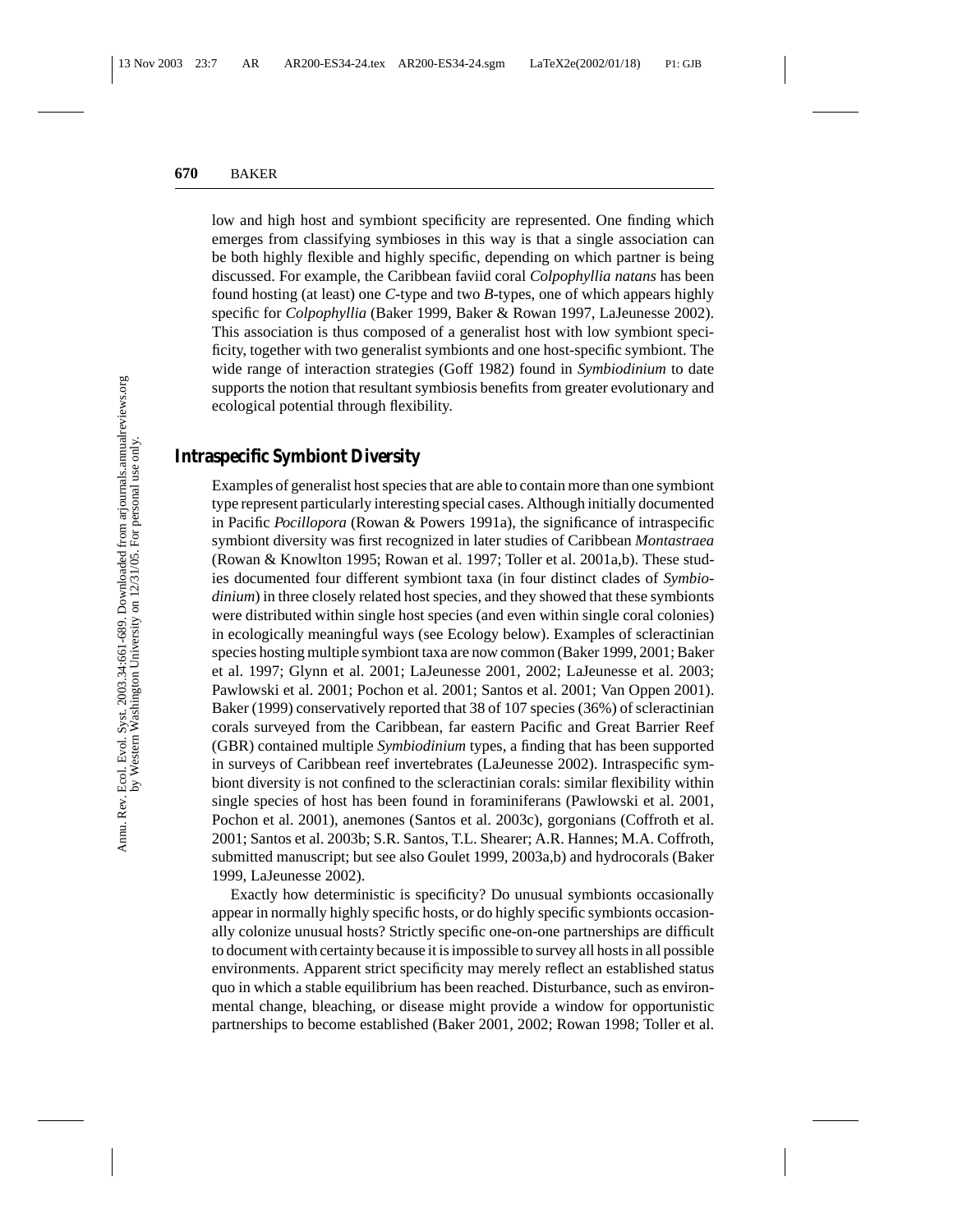2001b) with significant implications for the biology of the recombinant symbiosis. In fact, because exhaustive range-wide sampling of individual species has not yet been (and probably never will be) undertaken, one might argue that we cannot as yet reject the hypothesis that all host species, at one time or another and in variously stable abundance, are able to maintain symbioses with various symbiont taxa to different degrees.

#### **ECOLOGY OF** *SYMBIODINIUM*

Studies of the biology and taxonomy of *Symbiodinium* have traditionally emphasized differences among host species rather than within them (Blank & Trench 1985a, 1986; Schoenberg & Trench 1980a,b,c; Trench 1988). A few early studies speculated on the potential significance of inter- and intraspecific symbiont diversity in explaining aspects of host biology (Dustan 1982, Gladfelter 1988, Kinzie 1970, Kinzie & Chee 1979, Jokiel & Coles 1977, Jokiel & York 1982, Sandeman 1988), but the requisite molecular tools to test these speculations were not then available. Because it has only recently been recognized that intraspecific symbiont diversity is relatively common in scleractinian corals, as well as in many other associations (see Specificity above), the consensus view has traditionally underplayed symbiont diversity.

## **Bathymetric Distribution of** *Symbiodinium*

Initial investigations of intraspecific diversity focused on Caribbean scleractinian corals, which to date have been recorded in association with members of *Symbiodinium A*, *B*, *C*, and *D*. *Montastraea annularis* and *M. faveolata*, two principal builders of Caribbean reefs, contain members of all four of these clades in a predictable pattern of depth distribution: *Symbiodinium A-*, *B-*, and *D-*types are found in shallow water (0–6 m), while *Symbiodinium C*-types are found in deeper water (3–14 m) (Rowan & Knowlton 1995, Rowan et al. 1997, Toller et al. 2001b). *D*types were also found in extremely deep (>35 m) colonies of *M. franksi* (Toller et al. 2001b). Further survey work documented a number of Caribbean scleractinian corals showing similar patterns (Baker 1999, 2001; Baker & Rowan 1997; Baker et al. 1997; Rowan 1998; but see Billinghurst et al. 1997, Diekmann et al. 2002). A community ecology approach to surveying the distribution of *Symbiodinium* in a suite of Caribbean invertebrate hosts also found depth zonation to be an emergent property of reef-wide patterns of symbiont distribution among a variety of invertebrate hosts (LaJeunesse 2002), drawing particular attention to the shallow-water occurrence of *Symbiodinium A* and its ability to produce UV-protecting mycosporine-like amino acids (MAAs) in culture (Banaszak et al. 2000).

The identification of "high-light" and "low-light" symbionts in scleractinian corals indicates that photoadaptation (Dustan 1982, Falkowski & Dubinsky 1981, Iglesias-Prieto & Trench 1994) is not the only way that corals can respond to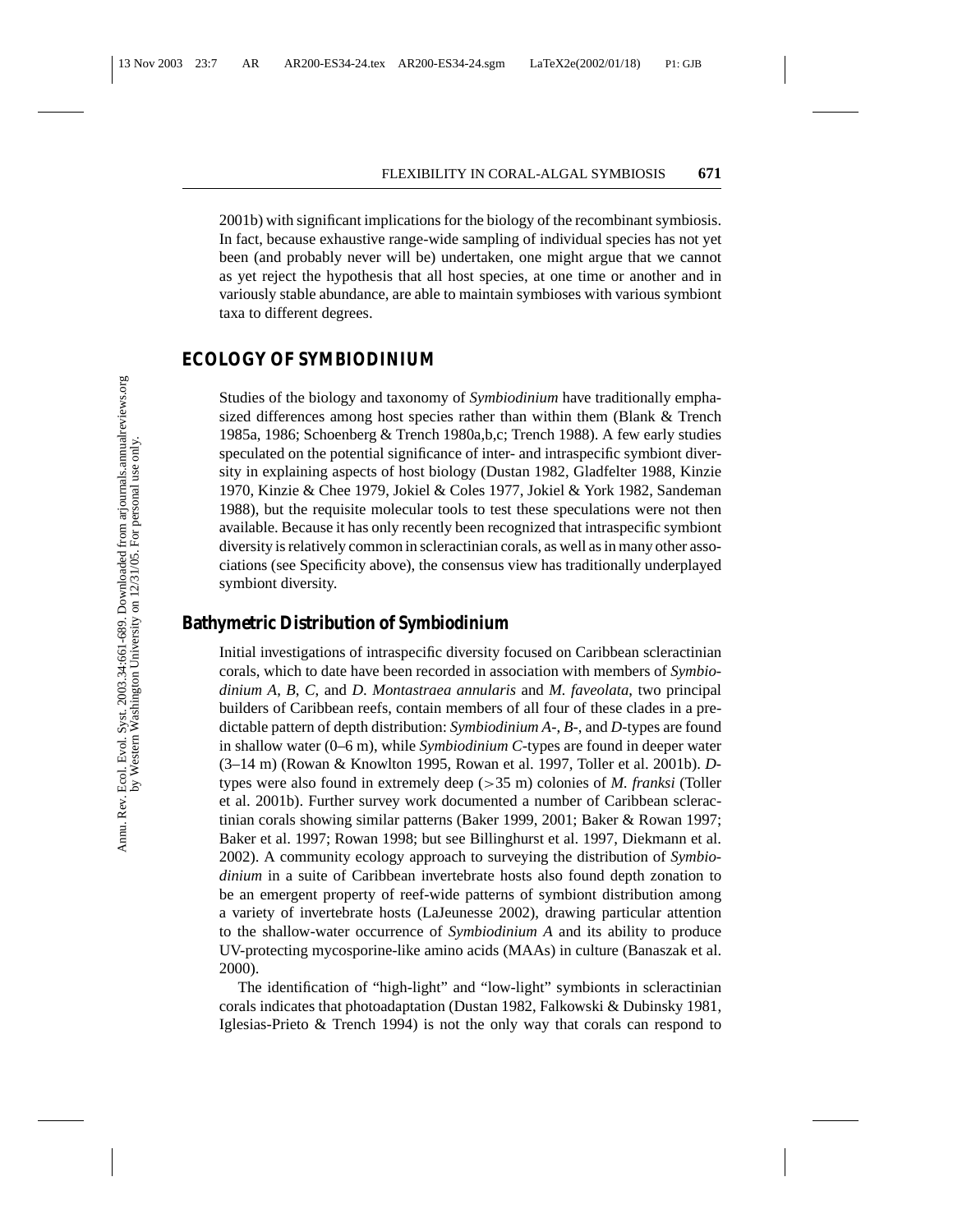changes in irradiance. Finding different symbionts in the same species of host from different habitats also provides an ecological explanation for the apparent lack of coevolution between hosts and symbionts and the failure of many coral species to pass symbionts directly to their offspring (Rowan & Knowlton 1995).

Why do corals contain multiple symbionts? Phenotypic characters of symbioses are presumably emergent properties of the genotypes of all partners involved. It therefore follows that the ability of invertebrate hosts to exist in symbiosis with several symbiont types creates a variety of combinations whose physiological abilities are likely to be much broader than those of a strict one-on-one association. Therefore, intraspecific symbiont diversity within single species of host provides invertebrate and protist hosts with the potential for dramatic phenotypic variability (Baker 1999, 2001; Baker et al. 1997; Buddemeier & Fautin 1993; Buddemeier & Smith 1999; Buddemeier et al. 1997; Douglas 2003; Kinzie 1999; Knowlton & Rohwer 2003; Rowan 1998; Rowan & Knowlton 1995; Rowan et al. 1997) challenging the conventional focus on the host as the fundamental unit of ecological diversity (Rowan & Knowlton 1995).

Baker (2001) tested the stability of depth-related patterns of zonation in the Caribbean by reciprocally transplanting corals between shallow and deep environments. He found that, after one year, patterns of symbiont distribution only reestablished themselves in upward transplants that had experienced bleaching as a result of acute exposure to high irradiance. These colonies survived well in comparison to colonies that were transplanted downwards, which did not bleach and did not change their symbionts. These data were interpreted as supporting the notion that bleaching promotes symbiont community change, which in turn can be beneficial to the coral host by allowing it to become repopulated with symbionts that are more suited to the new environment (see Climate Change below).

In general, high-light (shallow) environments are characterized by higher symbiont diversity than low-light (deep) environments, both in the Caribbean and the Pacific (Baker 1999, LaJeunesse 2002). This is most likely a consequence of environmental heterogeneity: shallow environments are more variable both in space and time than deeper environments. It remains to be seen whether additional, unusual symbionts can be found in extremely deep environments (up to 200 m, the deepest records for scleractinian corals, e.g., Zahl & McLaughlin 1959), but this may be unlikely given that extremely low-light environments can be found in shallow environments.

The relatively straightforward intercladal patterns of depth zonation found in some Caribbean scleractinian corals do not hold for their tropical Pacific counterparts (Baker & Rowan 1997; see also Rowan 1996). In tropical Pacific corals sampled to date, symbiont communities have been dominated by members of *Symbiodinium C* and *D*, with *Symbiodinium A*, *B*, and *F* being found only occasionally at higher subtropical (16–25◦) or temperate (25–35◦) latitudes (see Biogeography below) (Baker 1999; Baker & Rowan 1997; Darius et al. 1998, 2000; Loh et al. 1998, 2001; Rodriguez-Lanetty et al. 2001; Rowan & Powers 1991a; Van Oppen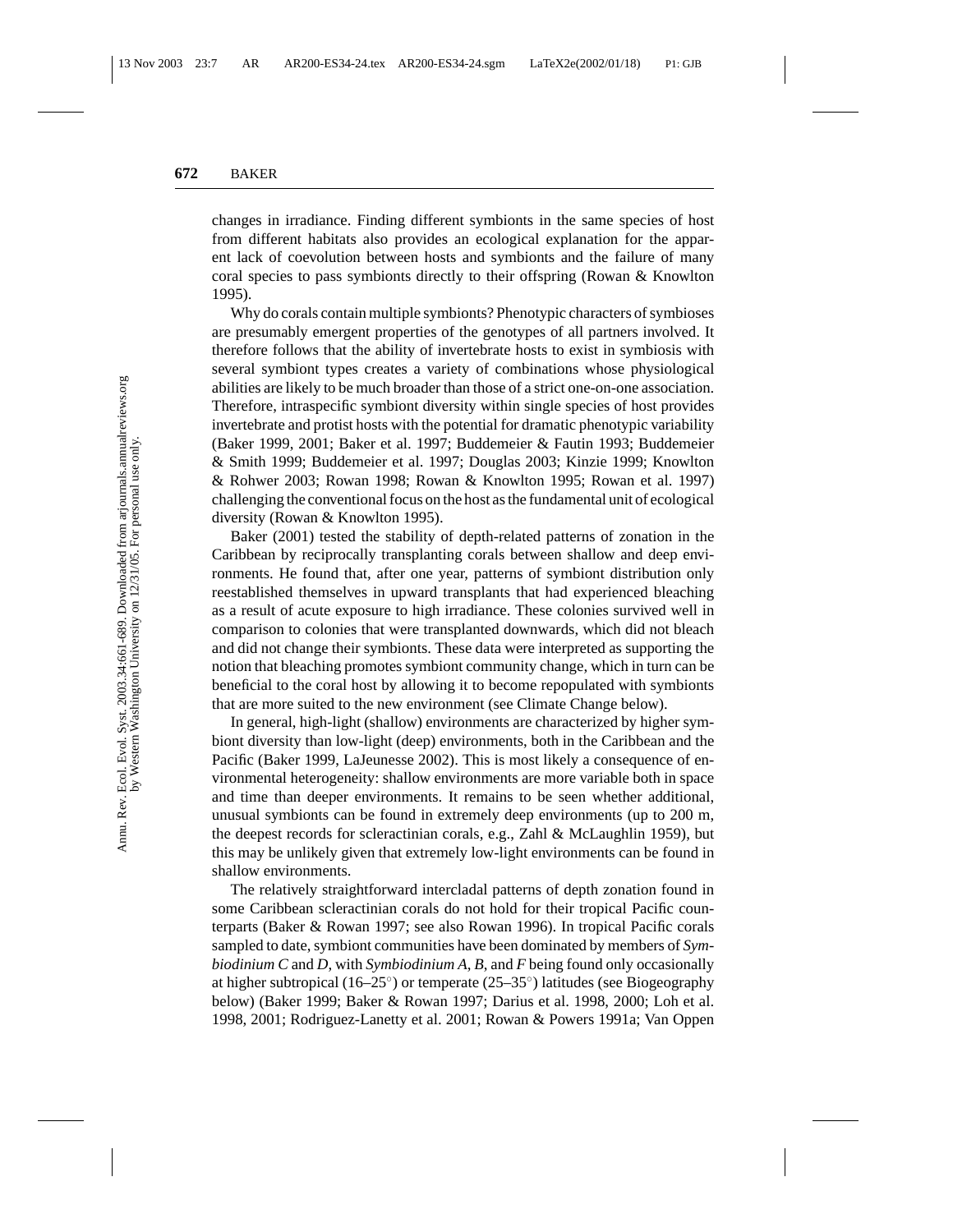et al. 2001; A.C. Baker, submitted manuscript). Consequently, the relatively simplistic depth patterns of symbiont distribution involving *Symbiodinium A*, *B*, and *C* do not hold true in the tropical Pacific. Instead, several tropical Pacific scleractinians exhibit patterns of depth zonation involving different symbionts within clade *C* (Baker 1999, LaJeunesse et al. 2003, Van Oppen et al. 2001). For example, nine of 23 species (39%) of *Acropora* surveyed from the northern GBR contained two types of *Symbiodinium C* that showed consistent patterns of depth distribution, with one *C*-type in shallow colonies and a second *C*-type in deeper colonies (Baker 1999). Similar findings were reported by LaJeunesse et al. (2003) in their survey of scleractinian corals from the southern GBR, which found that nine of 25 species (36%) sampled from both shallow and deep habitats, but none of the *Acropora*, contained different symbionts.

Despite some well-documented cases of depth zonation in (particularly Caribbean) scleractinian corals, the fact remains that most of the intraspecific diversity documented to date has not been satisfactorily explained by any unifying deterministic mechanism. The stochastic and labile nature of many coral-algal symbioses may inhibit complete understanding of patterns of symbiont distribution especially considering that significant time lags may damp symbiont community response to environmental change (Toller et al. 2001a). The application of molecular techniques designed to resolve more closely related symbionts (LaJeunesse 2001, 2002; Santos et al. 2003a) has led to a rapid increase in the frequency and diversity of symbionts found within single species (Baker 2003), yet at the same time it has also been recognized that specificity, even for relatively flexible corals such as Caribbean *Montastraea*, exists. Understanding the incidence and distribution of much of this diversity represents the crucial next phase of this research.

#### **Symbiont Diversity in Individual Hosts**

In addition to within-species symbiont diversity, multiple types of *Symbiodinium* within single individuals and/or colonies have been documented in a number of hosts, including scleractinian corals (Baker 1999, 2001; Baker et al. 1997; Darius et al. 1998, 2000; LaJeunesse & Trench 2000; Rowan & Knowlton 1995; Rowan & Powers 1991b; Rowan et al. 1997; Van Oppen 2001), gorgonians (Coffroth et al. 2001; Santos et al. 2001, 2003b; but see also Goulet 1999, Goulet & Coffroth 2003a,b), tridacnid clams (Baillie et al. 2000a,b; Belda-Baillie et al. 1999; Carlos et al. 2000), and other hosts (Carlos et al. 1999).

In scleractinians, colony topography can create a landscape over which symbiont communities distribute themselves according to their photic optima (Rowan et al. 1997), producing patterns of zonation that are not unlike those found with depth (Rowan & Knowlton 1995). Rowan et al. (1997) tested the stability of these patterns by toppling vertical colonies of *Montastraea annularis*. Unlike Baker (2001), the bleaching response of these toppled colonies was not recorded, but the original within-colony symbiont distributions reestablished themselves within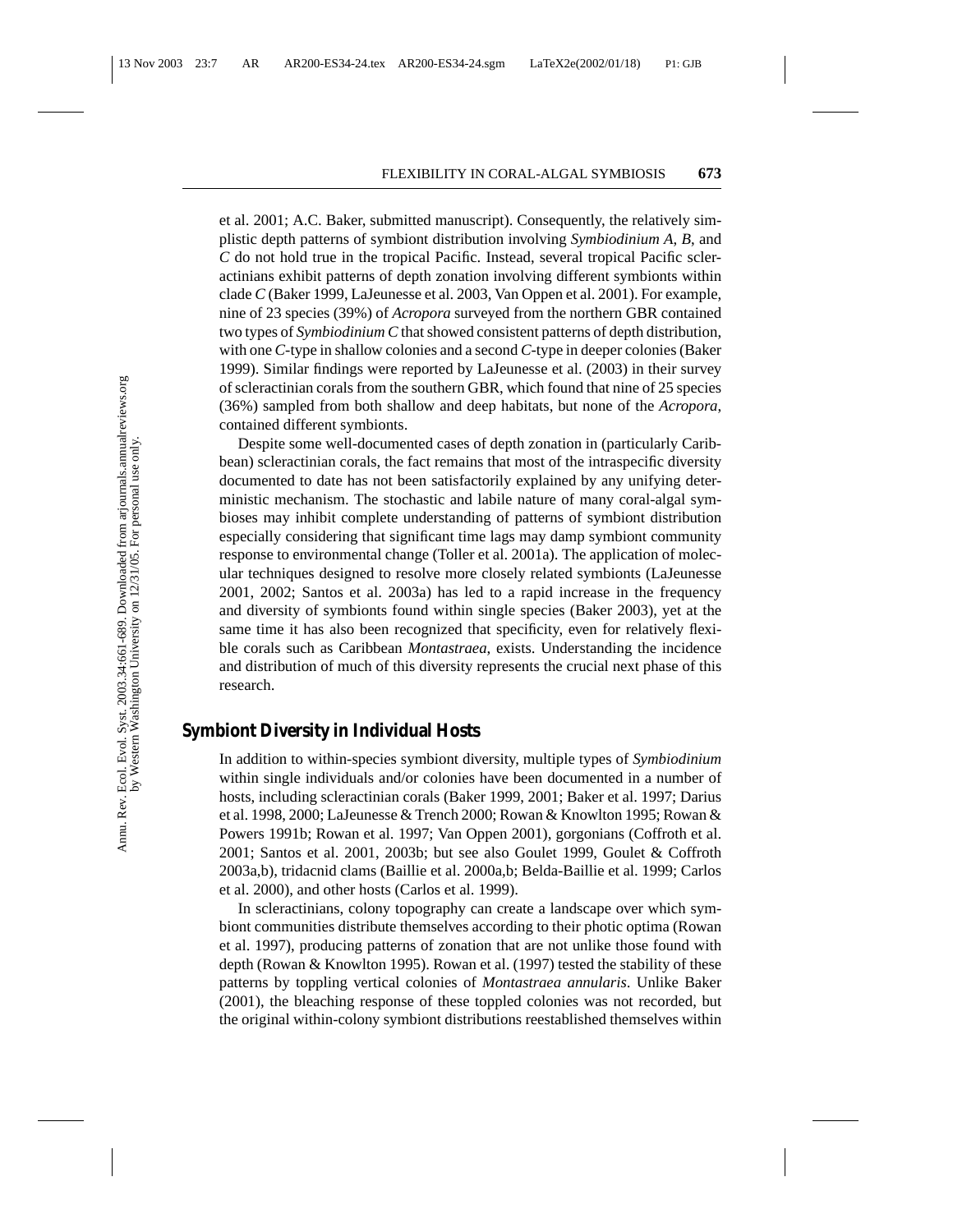six months. Individual colonies can thus host dynamic communities of *Symbiodinium* that respond to changing environments. In a survey of scleractinian corals from the Caribbean, far eastern Pacific, and GBR, 25 of 38 species (66%) that contained multiple symbiont types also exhibited the same diversity at the colony level (Baker 1999). However, the fine-scale patterning of symbiont populations in Caribbean *Montastraea* in response to the external photic environment may represent an extreme example. Such flexibility and diversity at the colony level may be unusual; for example, Baker et al. (1997) found no evidence for withincolony diversity in *Acropora cervicornis*, despite clear patterns of depth zonation, and Ulstrup & Van Oppen (2003) found within-colony symbiont diversity in *A. tenuis* varied depending on which reef colonies were sampled.

#### *Symbiodinium D* **in Scleractinian Corals**

The distribution of (relatively low diversity) *Symbiodinium D* is unusual in many respects. Although it appears to be distributed throughout the tropics, it does not appear to be the dominant symbiont of any particular host species (Baker 1999, LaJeunesse 2002) and appears somewhat haphazard in its distribution. Baker (1999) documented *Symbiodinium D* at the transition depth between shallow *Symbiodinium A*-types and deep *C*-types in the scleractinian coral *Stephanocoenia intersepta*, and *D*-types have also been found to be dominant in extremely deep colonies of *Montastraea franksi* (Toller et al. 2001b), and in Taiwanese corals at the limit of their depth distribution (Chen et al. 2003a). This suggests that *Symbiodinium D* is favored in conditions where other symbionts are poorly suited. In a reciprocal transplant experiment, *Symbiodinium D* appeared as a novel symbiont taxon in two recovering colonies of scleractinian coral that had bleached as a result of transplantation from deep to shallow water (Baker 2001); and following a disease-related bleaching event, *Symbiodinium D* (as well as *Symbiodinium A*) was recorded in recovering colonies (Toller et al. 2001b). Glynn et al. (2001) reported that colonies of *Pocillopora* containing *Symbiodinium D* were unaffected by bleaching during the severe 1997–1998 El Niño event in the far eastern Pacific. Chen (2003a), Toller et al. (2001a), and Van Oppen et al. (2001) documented high abundance of *Symbiodinium D* in corals from inshore locations that were thought to be subject to significant terrestrial impacts. Chen (2003b) found *D*-types to be the only symbionts found in a coral characteristic of marginal habitats in Taiwan that were subject to high temperature variability. Taken together, these data indicate *Symbiodinium D* may be a weedy or opportunistic symbiont characteristic of recently stressed or marginal habitats, and/or bleached corals in the process of recovering their steady-state symbiont communities (Baker 1999, 2001; Rowan 1998; Toller 2001a; Van Oppen 2001). This may account for its unpredictable occurrence in surveys of scleractinians (and other hosts; e.g., Burnett 2002) and suggests that the abundance of *Symbiodinium D* might reflect coral community health by providing a useful signal of recent and/or recurrent stress events.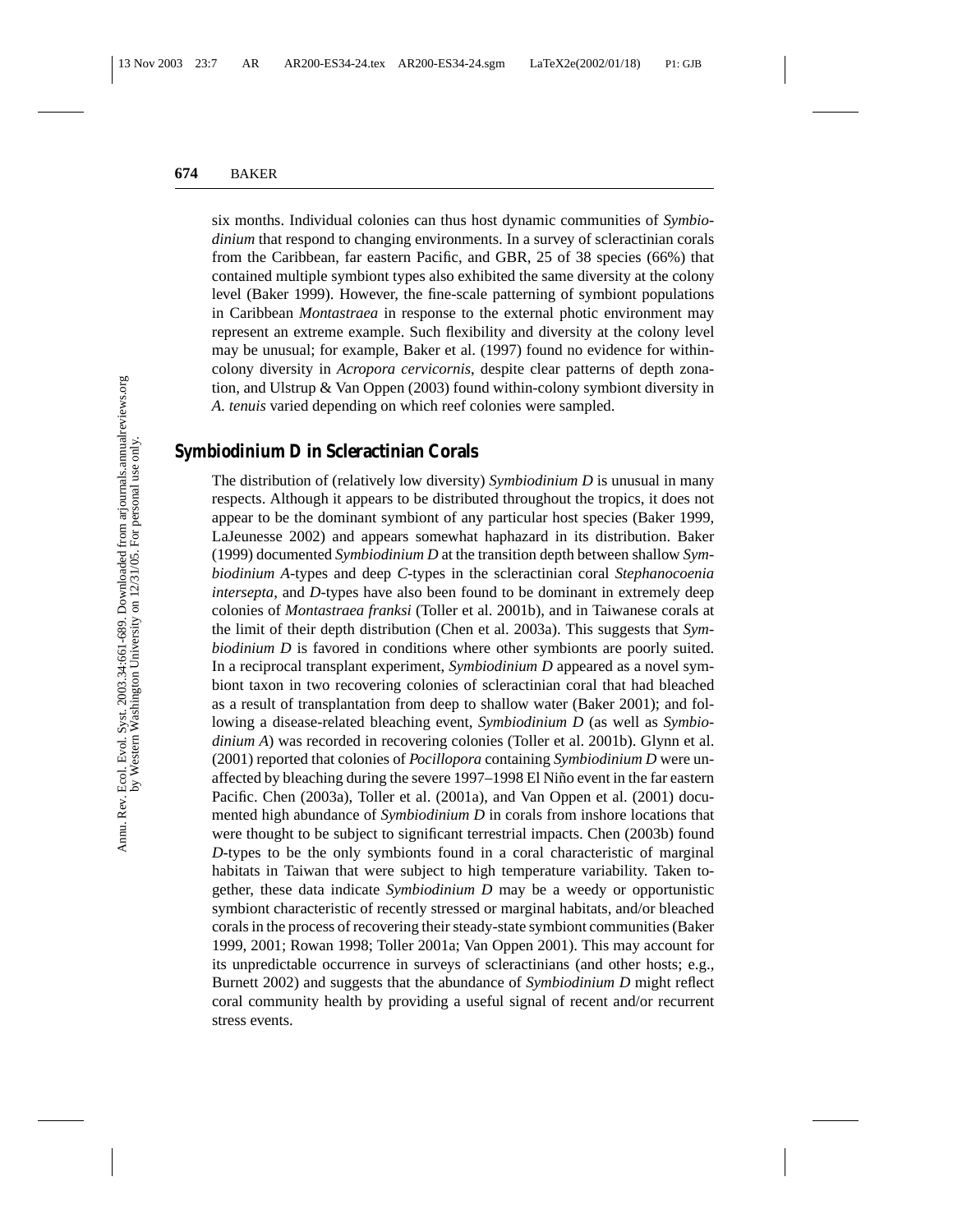## **Free-Living** *Symbiodinium*

Several studies have identified apparently free-living *Symbiodinium* in the waters or sediments surrounding potential invertebrate hosts (Carlos et al. 1999, Loeblich & Sherley 1979, Taylor 1983). However, to date no studies have systematically investigated the diversity of free-living *Symbiodinium* in the environment. The only relatively unambiguous records that are accompanied by reliable molecular identifications are members of *Symbiodinium E*misidentified as *Gymnodinium varians* (LaJeunesse 2001, Rowan & Powers 1992, Saldarriaga et al. 2001, Saunders et al. 1997, Wilcox 1998) and a *Symbiodinium* in clade *A* that was isolated and cultured from the interstitial waters of Hawaiian sands (Carlos et al. 1999). An unusual and highly divergent member of *Symbiodinium D* cultured from the interstitial water of a Palauan sponge may also represent a free-living type (Carlos et al. 1999). LaJeunesse (2002) sampled *Symbiodinium* from the digestive gland and the digestive tract of the queen conch *Strombus gigas*in Mexico and found members of both *Symbiodinium B* and*C*in the tract, but only the*C*-type in the gland, suggesting that the *B*-type represented a recent ingestion of a free-living symbiont.

Adult anemones have been shown to exchange symbionts with the environment (Kinzie et al. 2001), and tridacnid clams inoculated with cultured symbionts have also been successful in establishing new symbioses (Belda-Baillie et al. 1999, Fitt 1984). Because symbionts may be attracted to vacant symbiotic hosts (Fitt 1985a), our chances of detecting unusual free-living *Symbiodinium* as surface contaminants may be greater than might be otherwise expected; despite this, however, it is likely that an extraordinary diversity of free-living *Symbiodinium* remains to be identified.

#### **BIOGEOGRAPHY OF** *SYMBIODINIUM*

#### **Latitudinal Variation in Coral-Algal Symbiosis**

Symbiont distributions in scleractinian corals vary in different parts of the world (Baker & Rowan 1997, Rowan 1996). Some symbiont taxa are widely distributed, both among different hosts and across geographic regions (Burnett 2002, Loh et al. 2001, Rodriguez-Lanetty & Hoegh-Guldberg 2003), whereas other taxa show high host specificity or appear regionally endemic (Baillie et al. 2000b; Baker 1999; LaJeunesse 2001, 2002; LaJeunesse et al. 2003; Santos et al. 2003b,c).

Community-level surveys of *Symbiodinium* in scleractinian corals have shown that members of *Symbiodinium A*, *B*, and/or *F* are more common at higher latitudes worldwide, with *Symbiodinium C* more abundant in tropical latitudes (Baker 1999, Rodriguez-Lanetty et al. 2002, Savage et al. 2002a; see A.C. Baker, submitted manuscript) (Figure 3). This pattern is true for both the Caribbean and the Pacific, despite the fact that *Symbiodinium A* and *B* are far more prevalent in tropical Caribbean corals than their Pacific counterparts (see Unusual Symbioses, below). Corals from the relatively isolated and high latitude Hawaiian archipelago have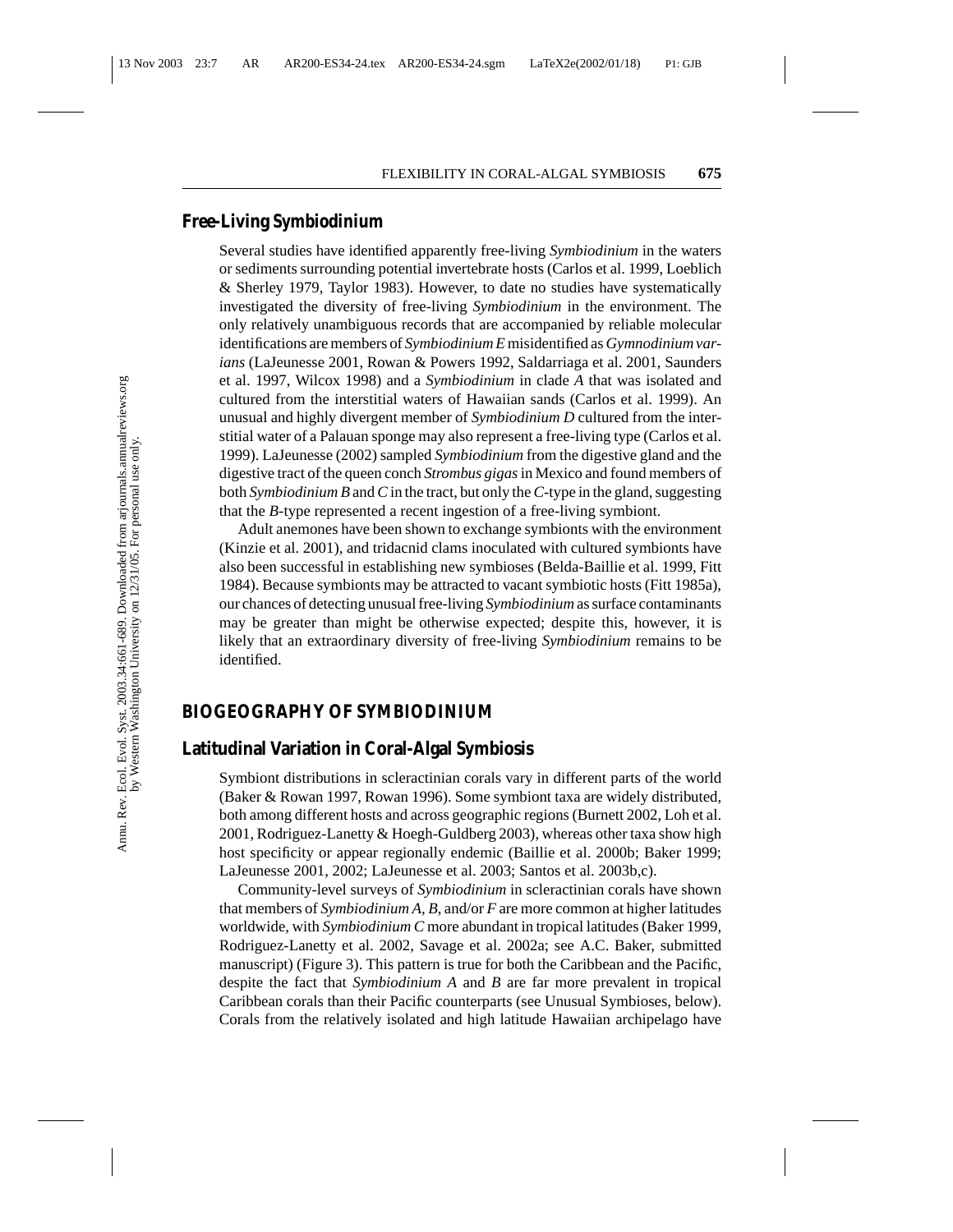been documented to contain members of *Symbiodinium C* and *D* and possibly also *F* [*S. kawagutii* in *Montipora verrucosa* (now *M. capitata*), although this may be an artifact of culturing] (LaJeunesse 2001; Rowan & Powers 1991a; T.C. LaJeunesse, unpublished data). Based on the patterns presented here, future surveys of the Hawaiian archipelago ( $20^{\circ}$ – $29^{\circ}$ N) seem likely to uncover further diversity in additional clades such as *Symbiodinium A*.

Latitudinal differences in the distribution of *Symbiodinium* have been harder to document at the level of individual host species than at the level of the reef community. The temperate anemone *Anthopleura elegantissima* hosts two species of *Symbiodinium* that vary their distribution along the Pacific coast of North America, with northern populations (43.5◦–48.5◦N) containing only *Symbiodinium* in clade *B* (sometimes in combination with a *Chlorella*-like green alga), and southern populations (33◦–36◦N) hosting mixtures of *Symbiodinium B* and *E* (LaJeunesse & Trench 2000). In the scleractinian corals, intraspecific surveys of *Plesiastrea versipora* (Baker 1999, Rodriguez-Lanetty et al. 2001), *Seriatopora hystrix*, and *Acropora longicyathus* (Loh et al. 2001) indicate that members of *Symbiodinium C* are common in tropical populations (with *S. hystrix* being dominated by *Symbiodinium D* at equatorial locations), but members of *Symbiodinium B* (*P. versipora*) or *A* (*A. longicyathus*) become more common at higher latitudes (23◦–35◦S). Some evidence of geographic variation within clade *C* was also reported (Loh et al. 2001). Taken together, these reports suggest that both temperature and light have important roles to play in determining *Symbiodinium* distribution (see review in A.C. Baker, submitted manuscript).

#### **Unusual Symbioses in the Tropical Western Atlantic**

Despite broad latitudinal patterns in the distribution of *Symbiodinium* worldwide, it is apparent that scleractinian corals in the tropical western Atlantic still host *Symbiodinium A* and *B* much more commonly than their Pacific counterparts at comparable latitudes. Why should coral-algal symbioses in the Caribbean more closely resemble those found at higher latitudes in the Pacific? Increased extinction rates and faunal turnover of Caribbean scleractinian corals that coincided with the Plio-Pleistocene onset of Northern Hemisphere glaciation (Budd 2000) may have selected for symbioses those that were suited not only to cooler temperatures (Stanley 1986), but more specifically to considerably higher seasonality (Jackson et al. 1993). Conditions in the tropical western Atlantic during this time may therefore have resembled those characterizing higher latitudes, resulting in a shift to symbiont communities involving clades *A* and *B* (Baker & Rowan 1997; LaJeunesse et al. 2003; A.C. Baker, C.J. Starger, T.R. McClanahan, P.W. Glynn, submitted manuscript). These symbionts have since diversified in the endemic Caribbean scleractinian coral fauna (T.C. LaJeunesse, submitted manuscript). Pulses of cooler water in tropical environments in the western Atlantic may thus have favored the evolution of an endemic Caribbean coral fauna whose symbioses were more characteristic of those found at higher latitudes (A.C. Baker, submitted manuscipt).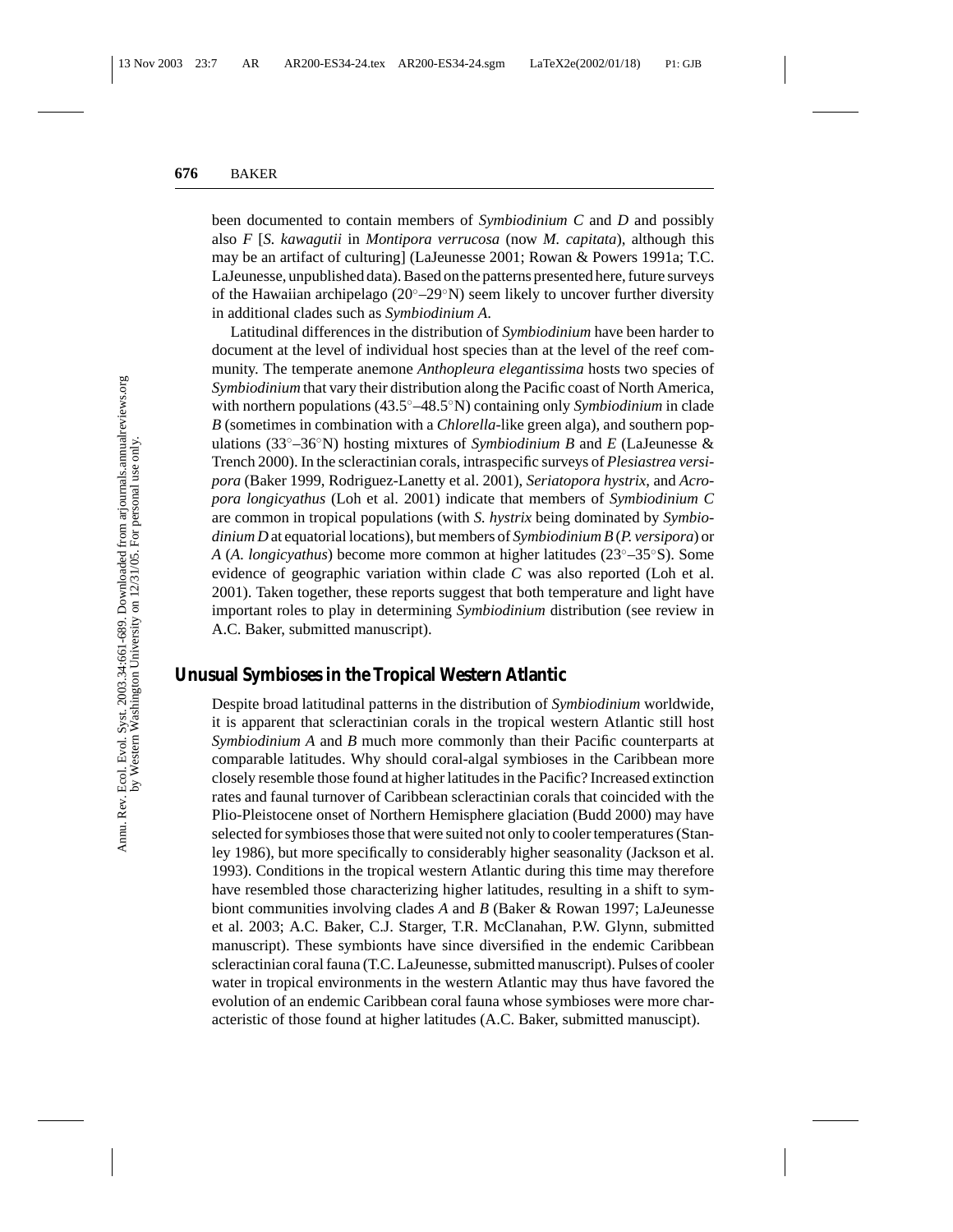Large-scale symbiont community shifts, similar to those hypothesized for Caribbean corals, may also characterize contemporary reef corals experiencing rising sea surface temperatures and recurrent episodes of mass bleaching (A.C. Baker, C.J. Starger, T.R. McClanahan, P.W. Glynn, submitted manuscript.) The high incidence of *Symbiodinium D* in scleractinian corals from tropical locations (Baker 1999; LaJeunesse et al. 2003; Loh et al. 2001; Toller et al. 2001a,b; Van Oppen et al. 2001; A.C. Baker, submitted manuscript), recently bleached reefs (Glynn et al. 2001), and extreme high temperature environments (Baker et al. 2003), together with its absence from high latitude locations sampled to date (A.C. Baker, submitted manuscript; Baker 1999; Loh et al. 2001; Rodriguez-Lanetty et al. 2001; Savage et al. 2002) support the idea that symbiont community change may already be occurring in these affected ecosystems (see Climate Change below).

## **FLEXIBILITY OF INDIVIDUAL HOSTS**

Controversy over the role of symbiont diversity in enabling hosts to mitigate environmental change revolves largely around how quickly symbiont change within individual hosts can occur. This has been investigated by experimental manipulation (e.g., Baker 2001, Kinzie et al. 2001, Rowan et al. 1997) and by field observations of individuals in response to bleaching (see Climate Change below), disease (Toller et al. 2001a), ontogeny, and seasonality.

## **Host Reproduction and Ontogeny**

Scleractinian corals that do not supply their offspring with symbionts must perforce re-establish their symbioses with free-living *Symbiodinium*. The pool of symbionts upon which these "open" systems rely may be dependent on the diversity of potential symbionts found in other (non-scleractinian) hosts (e.g., Lee et al. 1995). The extent to which this is true may depend largely on the particular symbionts and hosts concerned, since it is clear that some symbiont types are found in a variety of taxonomically dissimilar hosts, but that others are highly specific (LaJeunesse 2002). For example, *Maristentor dinoferus*, a giant heterotrich ciliate recently discovered in Guam contains *Symbiodinium* that are indistinguishable (by lsrDNA analysis) from those found in many scleractinian corals (Lobban et al. 2002).

Corals that maternally transfer symbionts to their offspring might be expected to contain less diverse symbionts than corals whose larvae or juveniles are required to obtain them environmentally (Douglas 1998). Despite this logical expectation, little evidence for such patterns has been observed to date (Hidaka & Hirose 2000; Van Oppen 2003). This may reflect lack of reliable information on symbiont transmission for many coral species or may indicate that many corals are able to obtain symbionts from the environment throughout their life cycle (see Goulet  $\&$ Coffroth 2003a,b).

Symbiont specificity during early ontogeny is a characteristic feature of invertebrate-algal symbiosis that has been well studied in anemones (Fitt 1984,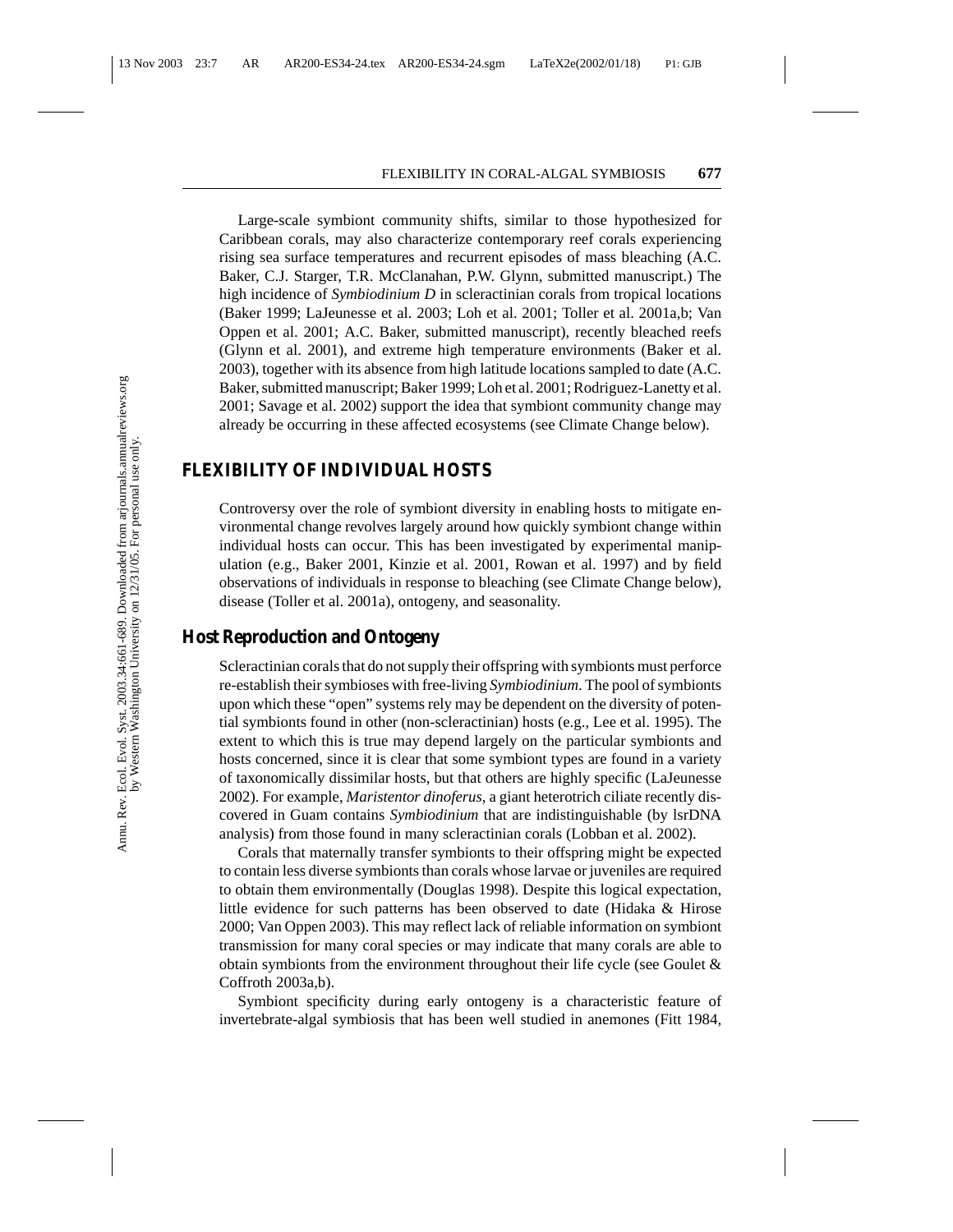Kinzie & Chee 1979, Schoenberg & Trench 1980c), jellyfish (Colley & Trench 1983), gorgonians (Coffroth et al. 2001, Kinzie 1974), giant clams (Fitt 1985b), and scleractinians (Schwarz et al. 1999, Van Oppen 2001, Weis et al. 2001). Most of these studies investigated host specificity for cultured or freshly isolated symbionts from the same (homologous) or different (heterologous) host species, and only recently have field investigations using molecular methods been employed to survey the natural occurrence of symbionts in larval or juvenile hosts. In a field study of a Caribbean gorgonian, newly settled polyps initially acquired diverse symbionts whose identity appeared to depend on the settlement habitat; symbiont populations reverted to the original (maternal) populations after three to six months (Coffroth et al. 2001). Similar molecular comparisons of a second gorgonian found that newly settled polyps contained different symbiont communities than adult colonies (Santos et al. 2003a).

Studies of scleractinian corals have also demonstrated the capacity for diverse symbionts to be acquired during early ontogeny (Schwarz et al. 1999, Van Oppen 2001), but some symbionts may still be favored over others (Weis et al. 2001). These findings indicate that the early ontogeny of cnidarian hosts may allow more flexible associations than the later adult stage, but it is not yet clear to what extent this flexibility can be interpreted as an ecological strategy allowing juveniles to colonize new habitats, or whether it simply represents the early proliferation of unusual symbionts in vacant hosts before a steady symbiotic state is established. Such a phenomenon may also explain the novel symbionts that appear early in the recovery of severely bleached scleractinian colonies (Baker 2001, Toller et al. 2001a).

Adult hosts may also be able to exchange symbionts with the environment in varying degrees. This has been demonstrated in anemones (Kinzie et al. 2001), but to date there is little direct evidence for this in scleractinian corals, which are not easily rendered aposymbiotic (see review in Buddemeier et al. 2003).

#### **Seasonal Changes in Symbiont Communities**

Seasonal variation, especially at high latitudes, may also create environmental variation that favors different symbiont communities. Such changes may occur in benthic foraminifera (X. Pochon, unpublished data). Community surveys of one species of scleractinian coral in southern Taiwan documented a change in relative abundance of *Symbiodinium C* and *D* on a seasonal basis, being more dominated by *D*-types in the summer compared with winter (Yang et al. 2000). While predictable seasonal change has not been documented in individual hosts (e.g., Belda-Baillie et al. 2000), corals at high latitudes in variable environments may experience shifts between symbiont populations (Thornhill et al. 2003).

#### **CORAL REEF BLEACHING AND CLIMATE CHANGE**

Principal motivations for research into *Symbiodinium* diversity, biogeography, and ecology in coral reefs are the obligate nature of these symbionts for many of their hosts (including all tropical reef corals) and the central role they play in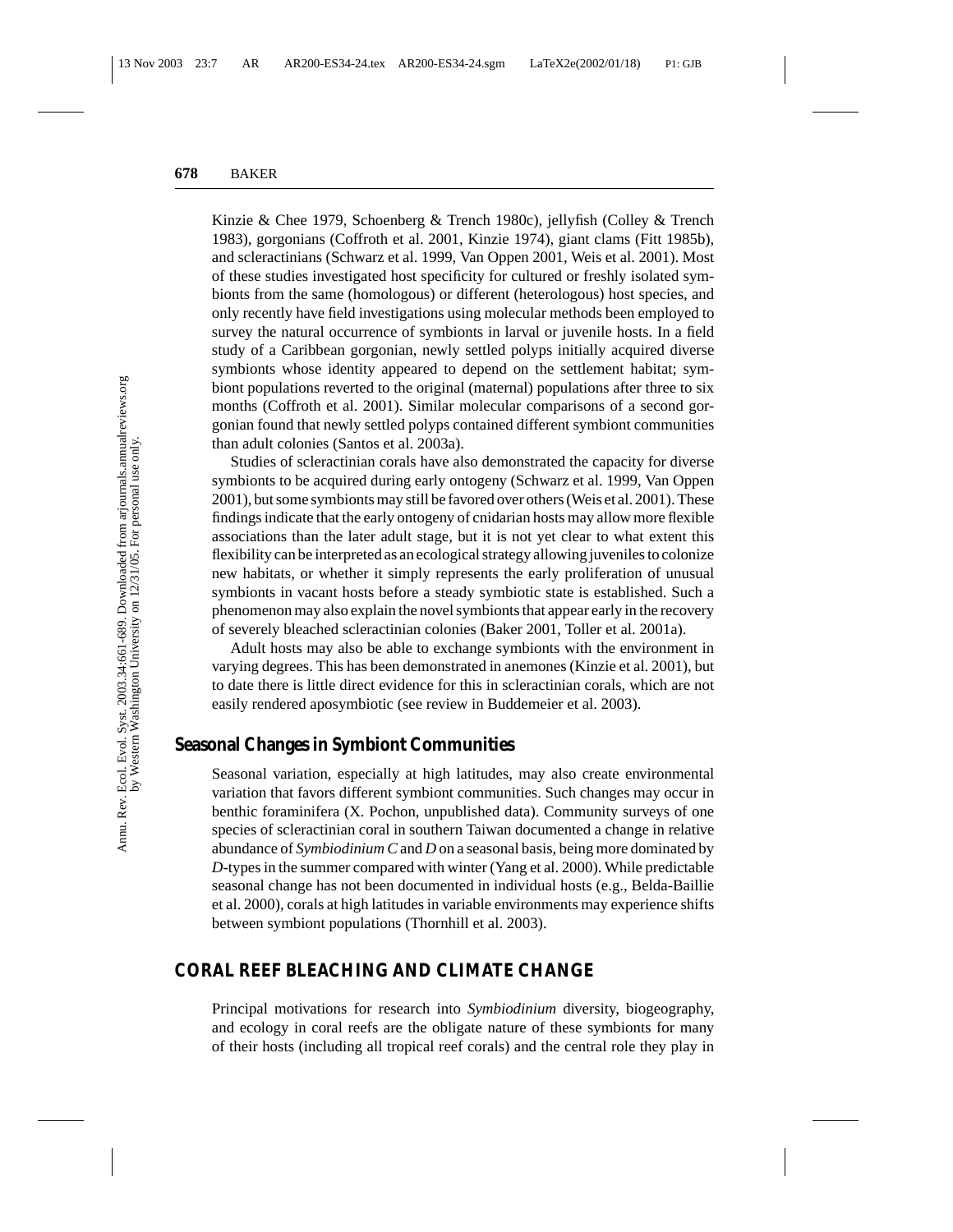understanding coral reef bleaching events. Increasingly frequent and severe episodes of mass coral bleaching and mortality over the past two decades as a result of warmer baseline temperatures and increasingly severe temperature anomalies such as El Niño (Brown 1997, Glynn 1993) suggest that reef ecosystems may be fast approaching a critical survival threshold (Hoegh-Guldberg 1999). To what degree does symbiont diversity explain the inherent spatial and systematic variability in coral bleaching, and to what degree will symbiont community change and/or recombination affect future bleaching scenarios?

## **Variability in Coral Bleaching**

Recent reviews (Baker 2003, Buddemeier et al. 2003, Knowlton & Rohwer 2003) have emphasized the importance of coral bleaching in motivating contemporary research on the diversity of *Symbiodinium*. However, understanding how symbiont diversity affects the incidence and severity of bleaching has been difficult because we usually have little knowledge of how symbionts are distributed prior to bleaching events (but see Glynn et al. 2001; Rowan et al. 1997; A.C. Baker, C.J. Starger, T.R. McClanahan, P.W. Glynn, submitted manuscript). The possibility that symbiont taxa vary in their temperature sensitivities (and hence susceptibility to bleaching) was initially proposed in the absence of any supporting evidence (Buddemeier & Fautin 1993, Gladfelter 1988, Rowan & Powers 1991a, Sandeman 1988; but see Iglesias-Prieto et al. 1992). However, this hypothesis has since been confirmed in at least two studies of scleractinian coral: Rowan et al. (1997) demonstrated that loss of members of *Symbiodinium C* at the upper limits of their irradiance distribution explained otherwise enigmatic variability in bleaching of Caribbean *Montastraea* in 1995, whereas Glynn et al. (2001) showed that patchy bleaching in Pacific *Pocillopora* was explained by the preferential loss of *Symbiodinium C*-types and retention of *Symbiodinium D*-types. Bleaching severity may also correlate with symbiont diversity in affected hosts (Baker & Rowan 1997, LaJeunesse et al. 2003, Loh et al. 2000), but the resolution of these correlations will tend to be much lower than for direct comparisons in which specific symbiont identities are known. However, despite these uncertainties, differences in bleaching susceptibility among different symbiont taxa have clear implications for how symbiont distributions might be applied to predicting or understanding future bleaching incidence and severity (Baker 2003).

## **Changes in Symbiont Community Structure Following Bleaching**

Changes in symbiont community structure following mass bleaching events can arise in three ways that are not mutually independent: (*a*) differential mortality of bleaching-susceptible combinations (true "Darwinian" adaptation, or natural selection); (*b*) quantitative change in the relative abundance of existing symbiont communities within colonies (symbiont "shuffling"); and (*c*) qualitative change by recombination with symbionts acquired from the environment (symbiont "switching"). The first process follows logically from mass mortality of bleached corals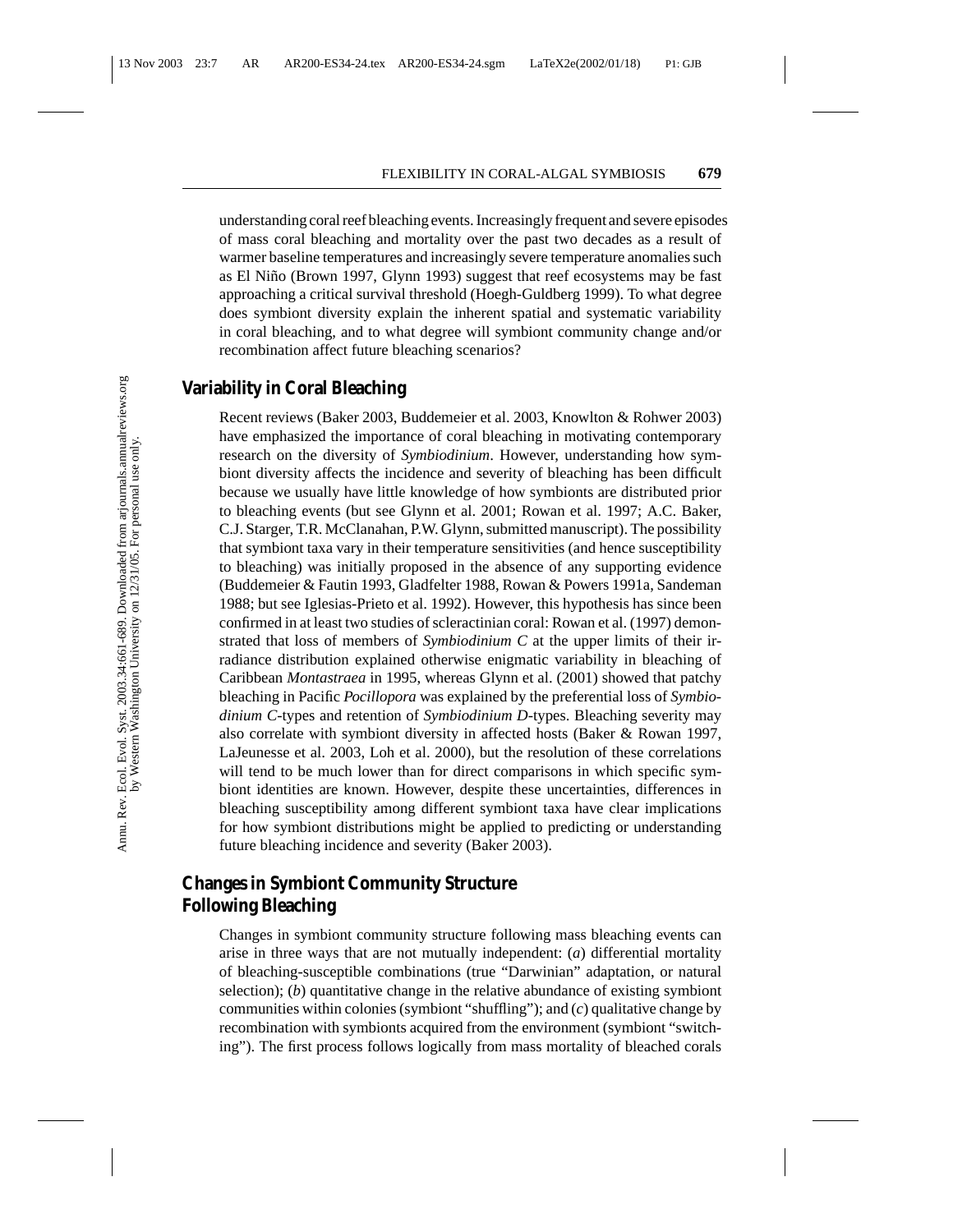containing bleaching-susceptible symbionts (see Variability above). The latter two processes form part of the "adaptive bleaching hypothesis" (ABH) proposed by Buddemeier & Fautin (1993). Some confusion has arisen over the misunderstanding that the ABH applies exclusively to symbiont "switching" involving exogenous pools of prospective symbionts (Hoegh-Guldberg 1999, Hoegh-Guldberg et al. 2002); this is not the case (Baker 2002, Buddemeier et al. 2003).

Much of the controversy surrounding the ABH centers around how quickly different and/or novel symbiont communities can become established in individual hosts during a bleaching event and whether the "ecospecies" (Buddemeier et al. 2003) thus created is more likely to survive as a result (Douglas 2003, Hoegh-Guldberg 1999). Extensive mass mortality of reef corals following bleaching is used as de facto evidence against the hypothesis, and the lack of any evidence for partner recombination following natural episodes of bleaching (Hoegh-Guldberg et al. 2002) is also seen as evidence against the idea. However, few attempts to monitor symbiont communities during bleaching have been undertaken to date (Baker 2002), and the results of these studies have tended to support, rather than refute, the basic ideas of the ABH (Baker 2001, Glynn et al. 2001, Rowan et al. 1997, Toller et al. 2001a). The capacity of reef corals to become dominated by different symbionts following dramatic environmental change and bleaching has been documented in field experiments (Baker 2001, Rowan et al. 1997), and changes in symbionts can still occur (although these displacements may be only transitory) even when environmental conditions return to normal after bleaching (Toller et al. 2001a, see also Thornhill et al. 2003). However, none of these experiments have been able to distinguished quantitative change (in endogenous symbiont communities found within individual colonies) from qualitative change (involving exogenous populations of symbionts from the environment).

Recent studies indicate that bleaching does not represent the sudden breakdown of an otherwise stable relationship in which symbiont standing stocks are held constant. Instead, bleaching is an extreme version of a symbiont regulatory mechanism in which algal densities change in response to a changing environment (Fagoonee et al. 1999, Fitt et al. 2000, Kinzie 1999) over seasonal (and shorter) timescales. Symbiont community change by switching (an "open" symbiotic system) or shuffling (a "closed" symbiotic system) may occur without visible bleaching; severe bleaching may merely accelerate this process by promoting turnover of existing partnerships (Baker 2001, Buddemeier & Fautin 1993).

#### **The Future of Coral Reefs**

The extent to which symbiont diversity and flexibility will affect the long-term future of coral reefs in response to continued climate change is not yet clear. Although evidence exists indicating that diverse symbionts can significantly buffer the effects of climate change (by differential mortality of bleaching-susceptible combinations and/or symbiont switching or shuffling within hosts), the scales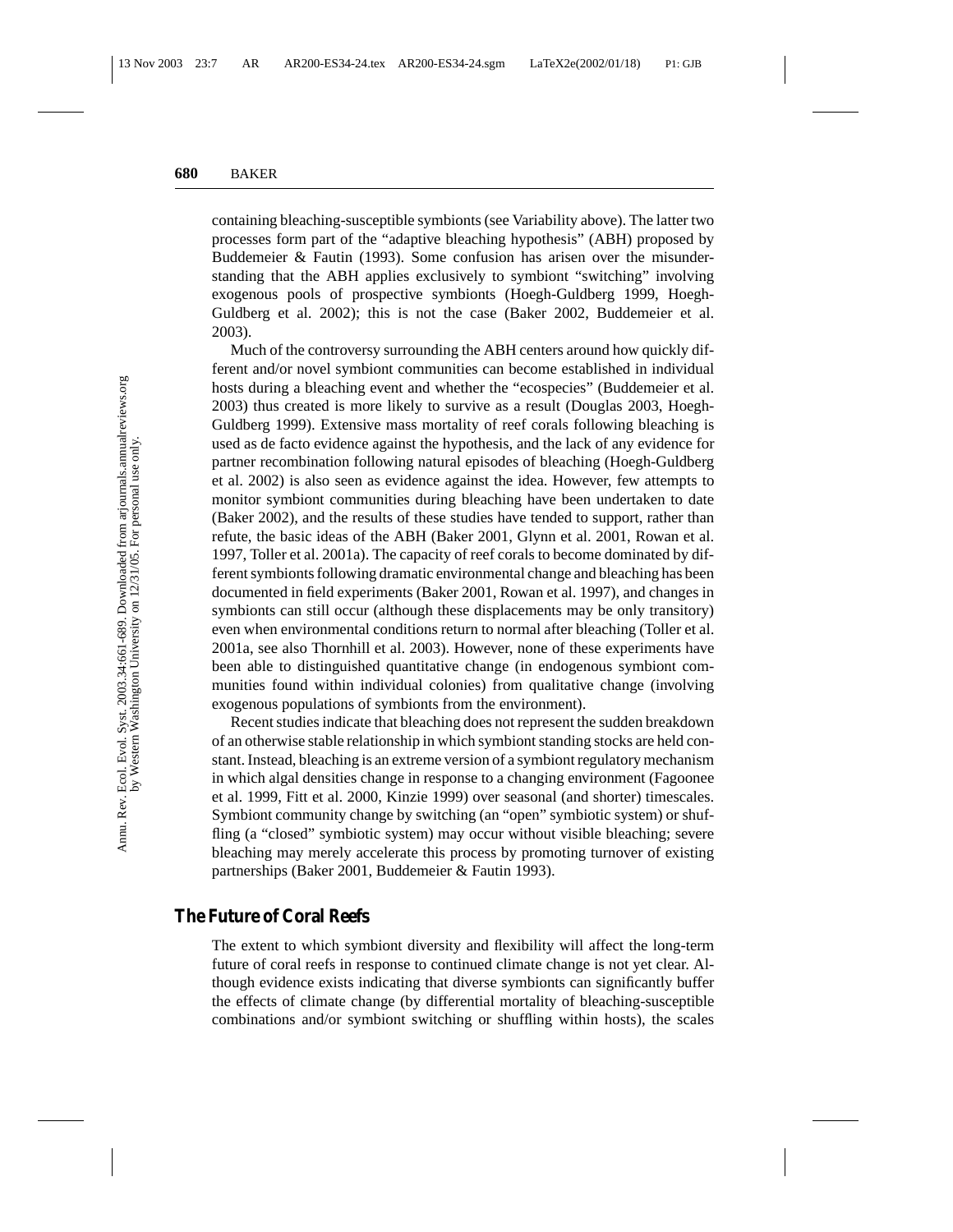over which such mechanisms might occur are as yet unknown and many important questions remain. What fraction of existing symbioses on coral reefs might be considered bleaching susceptible, and to what degree does symbiont community structure on reefs remain constant over time? How long might it take for bleached reefs to recover from (the perhaps few) bleaching-resistant symbioses that survive, and might we nevertheless suffer irreversible ecological phase shifts as a result of significant coral loss (Done 1999, Hoegh-Guldberg 1999, Knowlton 1992)? Can we still expect ecological extinction of reefs in some areas, despite the longer-term persistence of coral reefs worldwide (Buddemeier & Smith 1999, Buddemeier et al. 1997, Smith & Buddemeier 1992)? How often do bleached individuals recover with quantitatively different (shuffled) or qualitatively different (switched) symbiont communities, and does bleaching accelerate either of these processes (Baker 2001, Buddemeier & Fautin 1993)? These are the underlying questions that must be addressed in order to establish the degree to which symbiont community change on reefs is possible over ecological (as opposed to evolutionary) timescales and whether or not individual colonies are able to modify their symbiont communities rapidly enough to adapt or acclimatize to a changing local climate.

The spatial resilience of coral reefs—the dynamic capacity of a reef to avoid thresholds at a regional scale (Nystrom & Folke 2001, Nystrom et al. 2000) may be significantly increased by the diverse and flexible nature of symbioses involving *Symbiodinium*. Human efforts to increase the spatial resilience of coral reefs to bleaching through the creation and management of Marine Protected Area (MPA) networks (West & Salm 2003) should explicitly incorporate unusual and diverse habitats that maximize symbiont diversity into their design. When coral reef hosts are assessed over their full range of systematic, ontogenetic, ecological, and biogeographic gradients, the existence of unusual symbionts normally found only in uncommon host taxa, larval stages, marginal environments, or at latitudinal extremes may prove critical in understanding the long-term resilience of coral reef ecosystems to environmental perturbation.

#### **ACKNOWLEDGMENTS**

I would like to thank M. Coffroth, T. Goulet, R. Kinzie, N. Knowlton, T. LaJeunesse, X. Pochon, M. Rodriguez-Lanetty, S. Santos, and M. Van Oppen for their valuable comments on the manuscript, and C. Starger, J. Drew, and T. Baker for assistance in manuscript preparation. I acknowledge prior support from a University of Miami Maytag Fellowship, a Smithsonian Institution Predoctoral Fellowship, and a Lizard Island Doctoral Fellowship. I thank J. Fell, R. DeSalle, G. Amato, and D. Melnick for laboratory facilities, and P. Glynn, R. Rowan, and N. Knowlton for their teaching and advice. This paper was written with financial support from NSF (OCE-0099301 and INT-9908673), NOAA (NURC 2002–15B), and the Wildlife Conservation Society (Tiffany & Co. Foundation, McBean Family Foundation, Peretti Foundation, Gimbel Foundation, and H. Railton, contributors).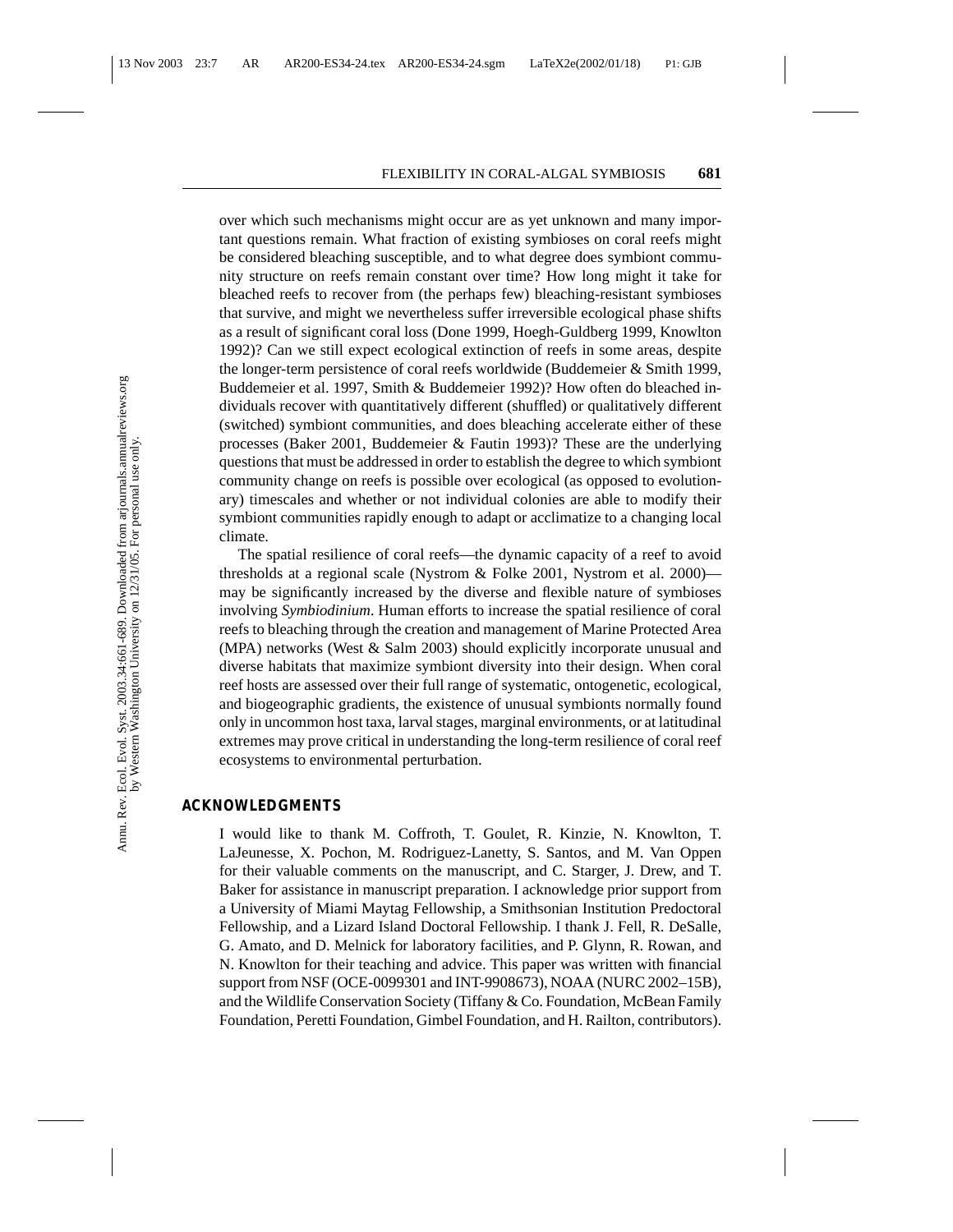#### **The** *Annual Review of Ecology, Evolution, and Systematics* **is online at http://ecolsys.annualreviews.org**

#### **LITERATURE CITED**

- Aisyah EN, Hoegh-Guldberg O, Hinde R, Loh W. 2000. The relationship between morphology and molecular variation of zooxanthellae from temperate Australian reefs. *Proc. Int. Coral Reef Symp*., *9th*, *Bali*, p. 31 (Abstr.)
- Baillie BK, Belda-Baillie CA, Maruyama T. 2000a. Conspecificity and Indo-Pacific distribution of *Symbiodinium* genotypes (Dinophyceae) from giant clams. *J. Phycol.* 36:1153–61
- Baillie BK, Belda-Baillie CA, Silvestre V, Sison M, Gomez AV,et al. 2000b. Genetic variation in *Symbiodinium* isolates from giant clams based on random-amplifiedpolymorphic DNA (RAPD) patterns. *Mar. Biol.* 136:829–36
- Baillie BK, Monje V, Silvestre V, Sison M, Belda-Baillie CA. 1998. Allozyme electrophoresis as a tool for distinguishing different zooxanthellae symbiotic with giant clams. *Proc. R. Soc. London Ser. B* 265: 1949–56
- Baker AC. 1999. *The symbiosis ecology of reefbuilding corals.* PhD thesis. Univ. Miami. 120 pp.
- Baker AC. 2001. Reef corals bleach to survive change. *Nature* 411:765–66
- Baker AC. 2002. Is bleaching really adaptive?—reply to Hoegh-Guldberg et al. *Nature* 415:602
- Baker AC. 2003. Symbiont diversity on coral reefs and its relationship to bleaching resistance and resilience. See Rosenberg & Loya 2003. In press
- Baker AC, Jones SH, Lee TS. 2003. Symbiont diversity in Arabian corals and its relation to patterns of contemporary and historical environmental stress. *Fauna Saudi Arabia.* In press
- Baker AC, Rowan R. 1997. Diversity of symbiotic dinoflagellates (zooxanthellae) in scleractinian corals of the Caribbean and east-

ern Pacific. *Proc. Int. Coral Reef Symp*., *8th*, *Panama*, 2:1301–5

- Baker AC, Rowan R, Knowlton N. 1997. Symbiosis ecology of two Caribbean acroporid corals. *Proc. Int. Coral Reef Symp*., *8th*, *Panama*, 2:1295–300
- Banaszak AT, Iglesias-Prieto R, Trench RK. 1993. *Scrippsiella velellae* sp. nov. (Peridiniales) and *Gloeodinium viscum* sp. nov. (Phytodiniales), dinoflagellate symbionts of two hydrozoans (Cnidaria). *J. Phycol.* 29:517–28
- Banaszak AT, LaJeunesse TC, Trench RK. 2000. The synthesis of mycosporine-like amino acids (MAAs) by cultured, symbiotic dinoflagellates. *J. Exp. Mar. Biol. Ecol.* 249:219–33
- Belda-Baillie CA, Baillie BK, Maruyama T. 2002. Specificity of a model cnidariandinoflagellate symbiosis. *Biol. Bull.* 202:74– 85
- Belda-Baillie CA, Baillie BK, Shimoike K, Maruyama T. 2000. Seasonal population dynamics of algal symbionts of acroporids and tridacnids in an Okinawa reef. *Proc. Int. Coral Reef Symp*., *9th*, *Bali*, p. 31. (Abstr.)
- Belda-Baillie CA, Sison M, Silvestre V, Villamor K, Monje V, et al. 1999. Evidence for changing symbiotic algae in juvenile tridacnids. *J. Exp. Mar. Biol. Ecol.* 241:207–21
- Billinghurst Z, Douglas AE, Trapido-Rosenthal H. 1997. On the genetic diversity of the symbiosis between the coral *Montastraea cavernosa* and zooxanthellae in Bermuda. *Proc. Int. Coral Reef Symp*., *8th*, *Panama*, 2:1291– 94
- Blank RJ, Trench RK. 1985a. Speciation and symbiotic dinoflagellates. *Science* 229:656– 58
- Blank RJ, Trench RK. 1985b. *Symbiodinium microadriaticum*: A single species? *Proc. Int. Coral Reef Congr*., *5th*, *Tahiti*, 6:113–17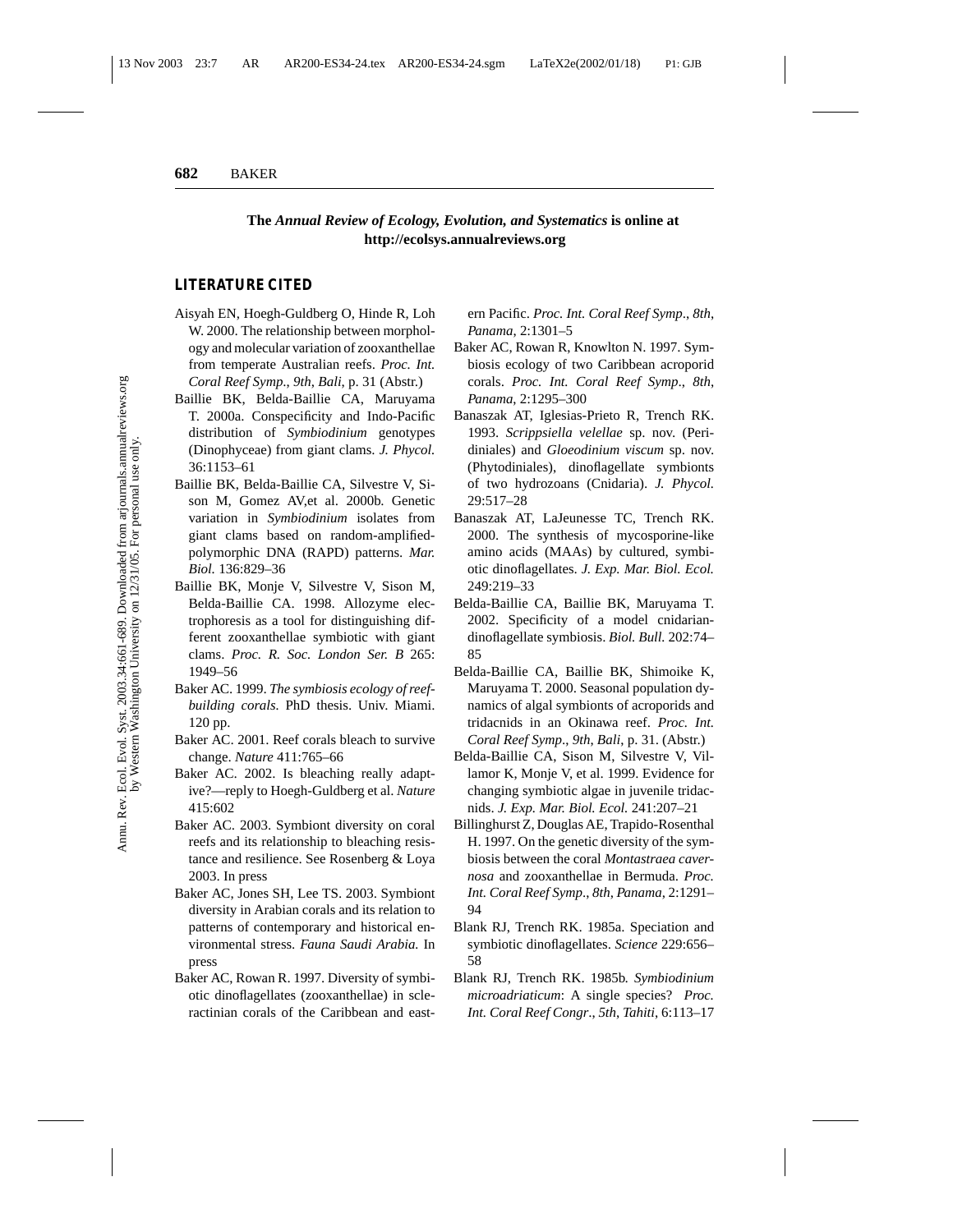- Blank RJ, Trench RK. 1986. Nomenclature of endosymbiotic dinoflagellates. *Taxon* 35: 286–94
- Brown BE. 1997. Coral bleaching: causes and consequences. *Coral Reefs.* 16:S129–38
- Brown BE, Dunne RP, Goodson MS, Douglas AE. 2000. Bleaching patterns in reef corals. *Nature* 404:142–43
- Brown BE, Dunne RP, Goodson MS, Douglas AE. 2002. Experience shapes the susceptibility of a reef coral to bleaching. *Coral Reefs* 21:119–26
- Budd AF. 2000. Diversity and extinction in the Cenozoic history of Caribbean reefs. *Coral Reefs* 19:25–35
- Buddemeier RW, Baker AC, Fautin DG, Jacobs JR. 2003. The adaptive hypothesis of bleaching. See Rosenberg & Loya 2003. In press
- Buddemeier RW, Fautin DG. 1993. Coral bleaching as an adaptive mechanism—a testable hypothesis. *BioScience* 43:320–26
- Buddemeier RW, Fautin DG, Ware JR. 1997. Acclimation, adaptation and algal symbiosis in reef-building scleractinian corals. *Proc. Int. Conf. Coelenterate Biol*., *6th*, *Netherlands*, 1:71–76
- Buddemeier RW, Smith SV. 1999. Coral adaptation and acclimatization: a most ingenious paradox. *Am. Zool.* 39:1–9
- Burnett WJ. 2002. Longitudinal variation in algal symbionts (zooxanthellae) from the Indian Ocean zoanthid Palythoa caesia. *Mar. Ecol.-Prog. Ser.* 234:105–9
- Carlos AA, Baillie BK, Kawachi M, Maruyama T. 1999. Phylogenetic position of *Symbiodinium* (Dinophyceae) isolates from tridacnids (Bivalvia), cardiids (Bivalvia), a sponge (Porifera), a soft coral (Anthozoa), and a freeliving strain. *J. Phycol.* 35:1054–62
- Carlos AA, Baillie BK, Maruyama T. 2000. Diversity of dinoflagellate symbionts (zooxanthellae) in a host individual. *Mar. Ecol.-Prog. Ser.* 195:93–100
- Chang SS, Prezelin BB, Trench RK. 1983. Mechanisms of photoadaptation in three strains of the symbiotic dinoflagellate *Symbiodinium microadriaticum*. *Mar. Biol.* 76: 219–29
- Chen CA, Wei NV, Tsai WS, Fang LS. 2003a. Symbiont diversity in the scleractinian corals from tropical reefs and non-reefal communities in Taiwan. *Coral Reefs.* In press
- Chen CA, Lam KK, Nakano Y, Tsai WS. 2003b. Stable association of a stress-tolerant zooxanthellae, *Symbiodinium* clade D, with the low-temperature tolerant coral *Oulastrea crispata*, (Scleractinia; Faviidae) in subtropical nonreefal coral communities. *Zool. Stud.* 42: In press
- Coffroth MA, Santos SR, Goulet TL. 2001. Early ontogenetic expression of specificity in a cnidarian-algal symbiosis. *Mar. Ecol.- Prog. Ser.* 222:85–96
- Colley NJ, Trench RK. 1983. Selectivity in phagocytosis and persistence of symbiotic algae by the scyphistoma stage of the jellyfish *Cassiopeia xamachana*. *Proc. R. Soc. London Ser. B* 219:61–82
- Cowen R. 1988. The role of algal symbiosis in reefs through time. *Palaios* 3:221–27
- Darius HT, Dauga C, Grimont PAD, Chungue E, Martin PMV. 1998. Diversity in symbiotic dinoflagellates (Pyrrhophyta) from seven scleractinian coral species: Restriction enzyme analysis of small subunit ribosomal RNA genes. *J. Eukaryot. Microbiol.* 45:619–  $27$
- Darius HT, Martin PMV, Grimont PAD, Dauga C. 2000. Small subunit rDNA sequence analysis of symbiotic dinoflagellates from seven scleractinian corals in a Tahitian lagoon. *J. Phycol.* 36:951–59
- Diekmann OE, Bak RPM, Tonk L, Stam WT, Olsen JL. 2002. No habitat correlation of zooxanthellae in the coral genus *Madracis* on a Curaçao reef. Mar. Ecol. Prog. Ser. 227:221–32
- Diekmann OE, Olsen JL, Stam WT, Bak RPM. 2003. Genetic variation within Symbiodinium clade B from the coral genus Madracis in the Caribbean (Netherlands Antilles). Coral Reefs 22:29–33
- Done TJ. 1999. Coral community adaptability to environmental change at the scales of regions, reefs and reef zones. *Am. Zool.* 39:66– 79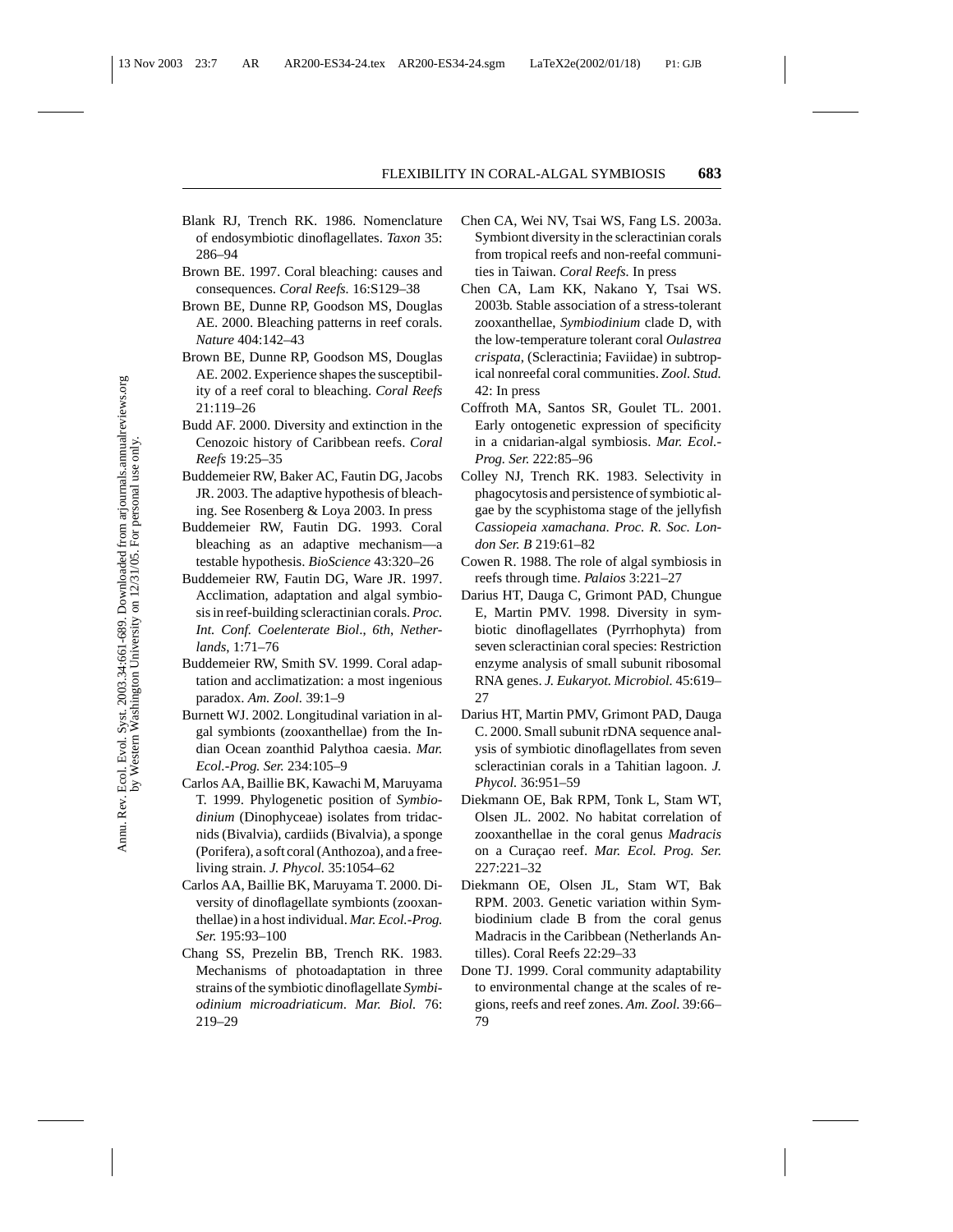- Douglas AE. 1998. Host benefit and the evolution of specialization in symbiosis. *Heredity* 81:599–603
- Douglas AE. 2003. Coral bleaching—how and why? *Mar. Pollut. Bull.* 46:385–92
- Dubos R, Kessler A. 1963. Integrative and disintegrative factors in symbiotic associations. *Symp. Soc. Gen. Microbiol.* 13:1–11
- Dustan P. 1982. Depth dependent photoadaption by zooxanthellae of the reef coral *Montastrea annularis*. *Mar. Biol.* 68:253–64
- Eldredge N, Cracraft J. 1980. *Phylogenetic Patterns and the Evolutionary Process: Method and Theory in Comparative Biology*. New York: Columbia Univ. Press. 349 pp.
- Fagoonee I, Wilson HB, Hassell MP, Turner JR. 1999. The dynamics of zooxanthellae populations: A long-term study in the field. *Science* 283:843–45
- Falkowski PG, Dubinsky Z. 1981. Light-shade adaptation of *Stylophora pistillata*, a hermatypic coral from the Gulf of Eilat. *Nature* 289:172–74
- Fitt WK. 1984. The role of chemosensory behavior of *Symbiodinium microadriaticum*, intermediate hosts, and host behavior in the infection of coelenterates and mollusks with zooxanthellae. *Mar. Biol.* 81:9–17
- Fitt WK. 1985a. Chemosensory responses of the symbiotic dinoflagellate *Symbiodinium microadriaticum* (Dinophyceae). *J. Phycol.* 21:62–67
- Fitt WK. 1985b. Effect of different strains of the zooxanthella *Symbiodinium microadriaticum* on growth and survival of their coelenterate and molluscan hosts. *Proc. Int. Coral Reef Symp*., *5th*, *Tahiti*, 6:131–36
- Fitt WK, McFarland FK, Warner ME, Chilcoat GC. 2000. Seasonal patterns of tissue biomass and densities of symbiotic dinoflagellates in reef corals and relation to coral bleaching. *Limnol. Oceanogr.* 45:677– 85
- Freudenthal HD. 1962. *Symbiodinium* gen. nov. and *Symbiodinium microadriaticum* sp. nov., a zooxanthella: Taxonomy, life cycle, and morphology. *J. Protozool.* 9:45–52
- Gladfelter EH. 1988. The physiological basis

of coral bleaching. See Ogden & Wicklund 1988, pp. 15–18

- Glynn PW. 1993. Coral reef bleachingecological perspectives.*Coral Reefs* 12:1–17
- Glynn PW, Maté JL, Baker AC, Calderón MO. 2001. Coral bleaching and mortality in Panamá and Ecuador during the 1997– 1998 El Niño-Southern Oscillation event: spatial/temporal patterns and comparisons with the 1982–1983 event. *Bull. Mar. Sci.* 69:79–109
- Goff LJ. 1982. *Algal Symbiosis: A Continuum of Interaction Strategies*. New York: Cambridge Univ. Press. 216 pp.
- Goodson MS. 2000. *Symbiotic algae: molecular diversity in marginal coral reef habitats.* Dr. Phil. thesis. Univ.York, UK. 155 pp.
- Goodson MS, Whitehead LF, Douglas AE. 2001. Symbiotic dinoflagellates in marine Cnidaria: diversity and function.*Hydrobiologia* 461:79–82
- Goulet TL. 1999. *Temporal and spatial stability of zooxanthellae in octocorals*. PhD thesis. State Univ. New York, Buffalo. 101 pp.
- Goulet TL, Coffroth MA. 1997. A withincolony comparison of zooxanthellae in the Caribbean gorgonian *Plexaura kuna*. *Proc. Int. Coral Reef Symp*., *8th*, *Panama*, 2:1331– 34
- Goulet TL, Coffroth MA. 2003a. Genetic composition of zooxanthellae between and within colonies of the octocoral Plexaura kuna, based on small subunit rDNA and multilocus DNA fingerprinting. *Mar. Biol.* 142:233–39
- Goulet TL, Coffroth MA. 2003b. Stability of an octocoral-algal symbiosis over time and space. *Mar. Ecol. Prog. Ser.* 250:117–24
- Hidaka M, Hirose M. 2000. A phylogenetic comparison of zooxanthellae from reef corals with different modes of symbiont acquisition. *Proc. Int. Coral Reef Symp*., *9th*, *Bali*, p.33. (Abstr.)
- Hill M, Wilcox T. 1998. Unusual mode of symbiont repopulation after bleaching in *Anthosigmella varians*: acquisition of different zooxanthellae strains. *Symbiosis* 25:279– 89
- Hoegh-Guldberg O. 1999. Climate change,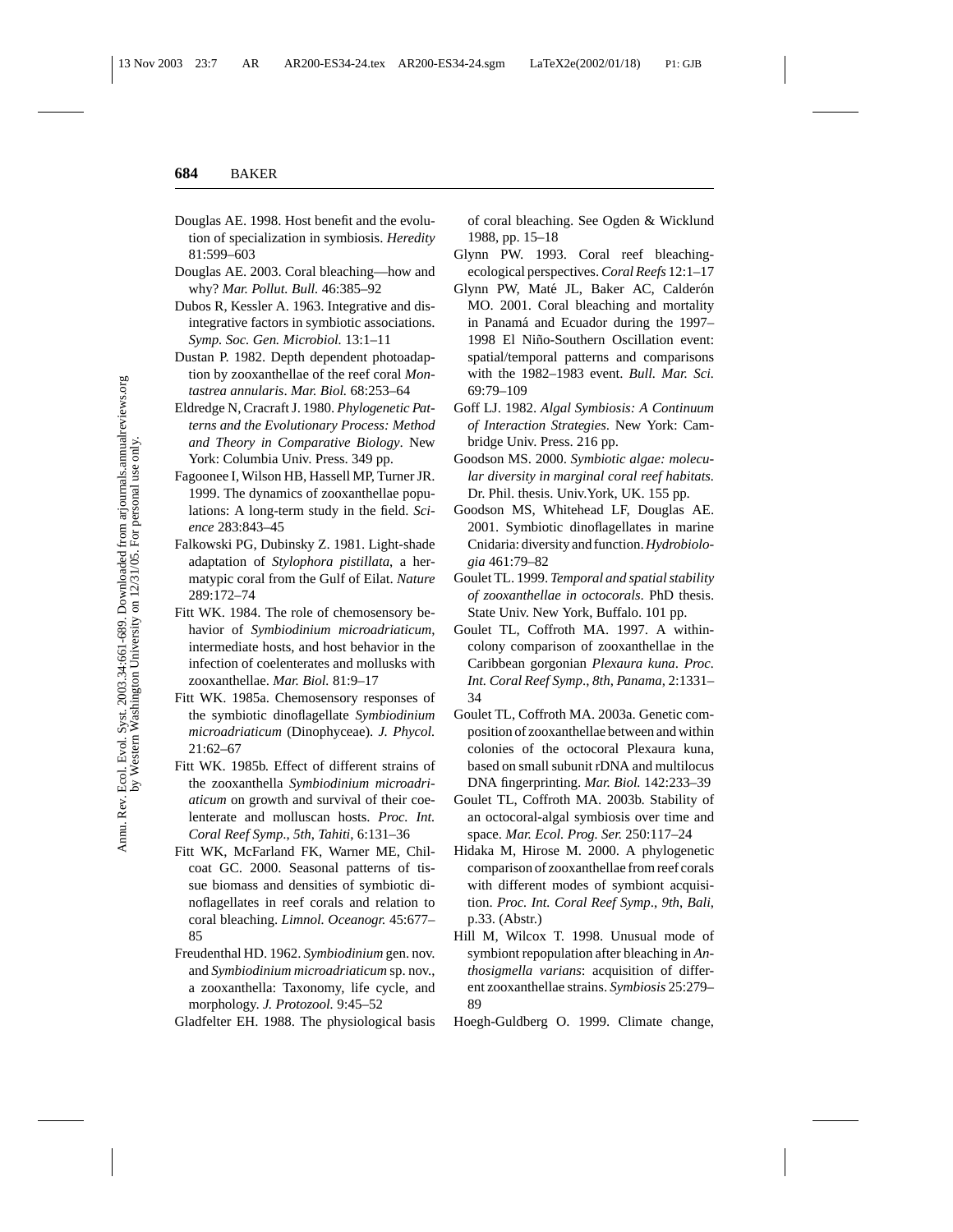coral bleaching and the future of the world's coral reefs. *Mar. Freshw. Res.* 50:839–66

- Hoegh-Guldberg O, Jones RJ, Ward S, Loh WK. 2002. Is bleaching really adaptive? *Nature* 415:601–2
- Hunter CL, Morden CW, Smith CM. 1997. The utility of ITS sequences in assessing relationships among zooxanthellae and corals. *Proc. Int. Coral Reef Symp*., *8th*, *Panama*, 2:1599– 1602
- Iglesias-Prieto R, Matta JL, Robins WA, Trench RK. 1992. Photosynthetic response to elevated temperature in the symbiotic dinoflagellate *Symbiodinium microadriaticum* in culture. *Proc. Natl. Acad. Sci. USA* 89:10302– 5
- Iglesias-Prieto R, Trench RK. 1994. Acclimation and adaptation to irradiance in symbiotic dinoflagellates. 1. Responses of the photosynthetic unit to changes in photon flux density. *Mar. Ecol. Prog. Ser.* 113:163–75
- Iglesias-Prieto R, Trench RK. 1997. Acclimation and adaptation to irradiance in symbiotic dinoflagellates. II. Response of chlorophyllprotein complexes to different photon-flux densities. *Mar. Biol.* 130:23–33
- Jackson JBC, Jung P, Coates AG, Collins LS. 1993. Diversity and extinction of tropical American mollusks and emergence of the isthmus of Panama. *Science* 260:1624–26
- Jokiel PL, Coles SL. 1977. Effects of temperature on mortality and growth of Hawaiian reef corals. *Mar. Biol.* 43:201–8
- Jokiel PL, York RH. 1982. Solar ultraviolet photobiology of the reef coral *Pocillopora damicornis* and symbiotic zooxanthellae. *Bull. Mar. Sci.* 32:301–15
- Kinzie RA. 1974. Experimental infection of aposymbiotic gorgonian polyps with zooxanthellae. *J. Exp. Mar. Biol. Ecol.* 15:335–45
- Kinzie RA. 1999. Sex, symbiosis and coral reef communities. *Am. Zool.* 39:80–91
- Kinzie RA, Chee GS. 1979. The effect of different zooxanthellae on the growth of experimentally re-infected hosts. *Biol. Bull.* 156:315–27
- Kinzie RA, Takayama M, Santos SR, Coffroth MA. 2001. The adaptive bleaching hypoth-

esis: Experimental tests of critical assumptions. *Biol. Bull.* 200:51–58

- Kinzie RAI. 1970. *The ecology of gorgonians* (*Cnidaria*, *Octocorallia*) *of Discovery Bay, Jamaica*. PhD thesis. Yale Univ. 107 pp.
- Knowlton N. 1992. Thresholds and multiple stable states in coral reef community dynamics. *Am. Zool.* 32:674–82
- Knowlton N, Rohwer F. 2003. Multi-species microbial mutualisms on coral reefs: The host as a habitat. *Am. Nat.* In press
- LaJeunesse TC. 2001. Investigating the biodiversity, ecology and phylogeny of endosymbiotic dinoflagellates in the genus *Symbiodinium* using the ITS region: In search of a "species" level marker. *J. Phycol.* 37:866– 80
- LaJeunesse TC. 2002. Diversity and community structure of symbiotic dinoflagellates from Caribbean coral reefs. *Mar. Biol.* 141:387–400
- LaJeunesse TC, Loh WKW, van Woesik R, Hoegh-Guldberg O, Schmidt GW, Fitt WK. 2003. Low symbiont diversity in southern Great Barrier Reef corals relative to those of the Caribbean. *Limnol. Oceanogr.* 48:2046– 54
- LaJeunesse TC, Trench RK. 2000. Biogeography of two species of *Symbiodinium* (Freudenthal) inhabiting the intertidal sea anemone*Anthopleura elegantissima* (Brandt). *Biol. Bull.* 199:126–34
- Lee JJ, Wray CG, Lawrence C. 1995. Could foraminiferal zooxanthellae be derived from environmental pools contributed to by different coelenterate hosts? *Acta Protozool.* 34:75–85
- Lobban CS, Schefter M, Simpson AGB, Pochon X, Pawlowski J, Foissner W. 2002. *Maristentor dinoferus* n. gen., n. sp., a giant heterotrich ciliate (Spirotrichea: Heterotrichida) with zooxanthellae, from coral reefs on Guam, Mariana Islands. *Mar. Biol.* 140:411–23
- Loeblich AR, Sherley JL. 1979. Observations of the theca of the motile phase of free-living symbiotic isolates of *Zooxanthella microadriatica*. *J. Mar. Biol. Assoc. UK* 59:195–205
- Loh W, Carter D, Hoegh-Guldberg O. 1998.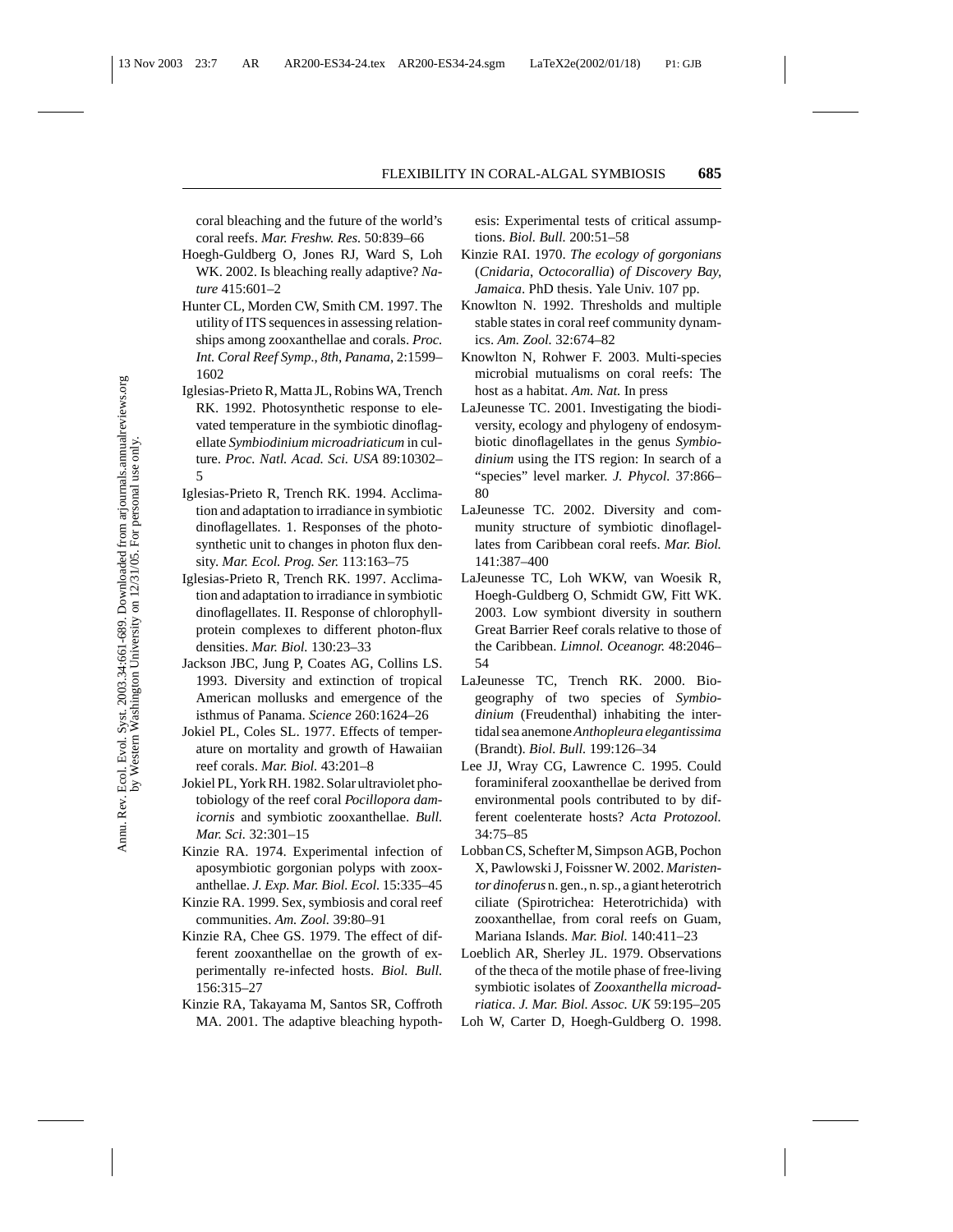Diversity of zooxanthellae from scleractinian corals of One Tree Island (the Great Barrier Reef). *Proc. Aust. Coral Reef Soc. 75th Ann. Conf*., *Heron Island*, pp.141–51

- Loh W, Sakai K, Hoegh-Guldberg, O. 2000. Coral zooanthellae diversity in bleached reefs. *Proc. Int. Coral Reef Symp*., *9th*, *Bali*, p. 33. (Abstr.)
- Loh WKW, Loi T, Carter D, Hoegh-Guldberg O. 2001. Genetic variability of the symbiotic dinoflagellates from the wide ranging coral species Seriatopora hystrix and Acropora longicyathus in the Indo-West Pacific. *Mar. Ecol. Prog. Ser.* 222:97–107
- Muscatine L, Porter JW. 1977. Reef corals mutualistic symbioses adapted to nutrientpoor environments. *BioScience* 27:454–60
- Nystrom M, Folke C. 2001. Spatial resilience of coral reefs. *Ecosystems* 4:406–17
- Nystrom M, Folke C, Moberg F. 2000. Coral reef disturbance and resilience in a humandominated environment. *Trends Ecol. Evol.* 15:413–17
- Ogden JC, Wicklund RI,eds. 1988. *Mass Bleaching of Coral Reefs in the Caribbean: A Research Strategy.* Natl. Undersea Res. Prog. Rep. 88–28
- Paine RT. 1969. A note on trophic complexity and community stability. *Am. Nat.* 103:91– 93
- Pawlowski J, Holzmann M, Fahrni JF, Pochon X, Lee JJ. 2001. Molecular identification of algal endosymbionts in large miliolid foraminifera: 2. Dinoflagellates. *J. Eukaryot. Microbiol.* 48:368–73
- Pochon X, Pawlowski J, Zaninetti L, Rowan R. 2001. High genetic diversity and relative specificity among *Symbiodinium*-like endosymbiotic dinoflagellates in soritid foraminiferans. *Mar. Biol.* 139:1069–78
- Power ME, Tilman D, Estes JA, Menge BA, Bond WJ, et al. 1996. Challenges in the quest for keystones. *BioScience* 46:609–20
- Rizzo PJ. 1987. Biochemistry of the dinoflagellate nucleus. In *The Biology of Dinoflagellates*, ed. FJR Taylor, 21:143–73. Oxford: Blackwell Sci.
- Rodriguez-Lanetty M. 2003. Evolving lineages

of *Symbiodinium*-like dinoflagellates based on ITS1 rDNA. *Mol. Phylogen. Evol.*In press

- Rodriguez-Lanetty M, Cha HR, Song JI. 2002. Genetic diversity of symbiotic dinoflagellates associated with anthozoans from Korean waters. *Proc. Int. Coral Reef Symp*., *9th*, *Bali*, 1:163–66
- Rodriguez-Lanetty M, Hoegh-Guldberg O. 2003. Symbiont diversity within the widespread scleractinian coral *Plesiastrea versipora*, across the northwestern Pacific. *Mar. Biol.* In press
- Rodriguez-Lanetty M, Loh W, Carter D, Hoegh-Guldberg O. 2001. Latitudinal variability in symbiont specificity within the widespread scleractinian coral Plesiastrea versipora. *Mar. Biol.* 138:1175–81
- Rosenberg E, Loya Y, eds. 2003. *Coral Health and Disease*. Berlin: Springer-Verlag. In press
- Rowan R. 1991. Molecular systematics of symbiotic algae. *J. Phycol.* 27:661–66
- Rowan R. 1996. The distribution of zooxanthellae from different places. *Proc. Proc. Int. Coral Reef Symp*., *7th*, *Guam*, p. 658. (Abstr.)
- Rowan R. 1998. Diversity and ecology of zooxanthellae on coral reefs. *J. Phycol.* 34:407–17
- Rowan R, Knowlton N. 1995. Intraspecific diversity and ecological zonation in coralalgal symbiosis. *Proc. Natl. Acad. Sci. USA* 92:2850–53
- Rowan R, Knowlton N, Baker AC, Jara J. 1997. Landscape ecology of algal symbiont communities explains variation in episodes of coral bleaching. *Nature* 388:265–69
- Rowan R, Powers DA. 1991a. Molecular genetic identification of symbiotic dinoflagellates (zooxanthellae). *Mar. Ecol. Prog. Ser.* 71:65–73
- Rowan R, Powers DA. 1991b. A molecular genetic classification of zooxanthellae and the evolution of animal-algal symbiosis. *Science* 251:1348–51
- Rowan R, Powers DA. 1992. Ribosomal RNA sequences and the diversity of symbiotic dinoflagellates (zooxanthellae). *Proc. Natl. Acad. Sci. USA* 89:3639–43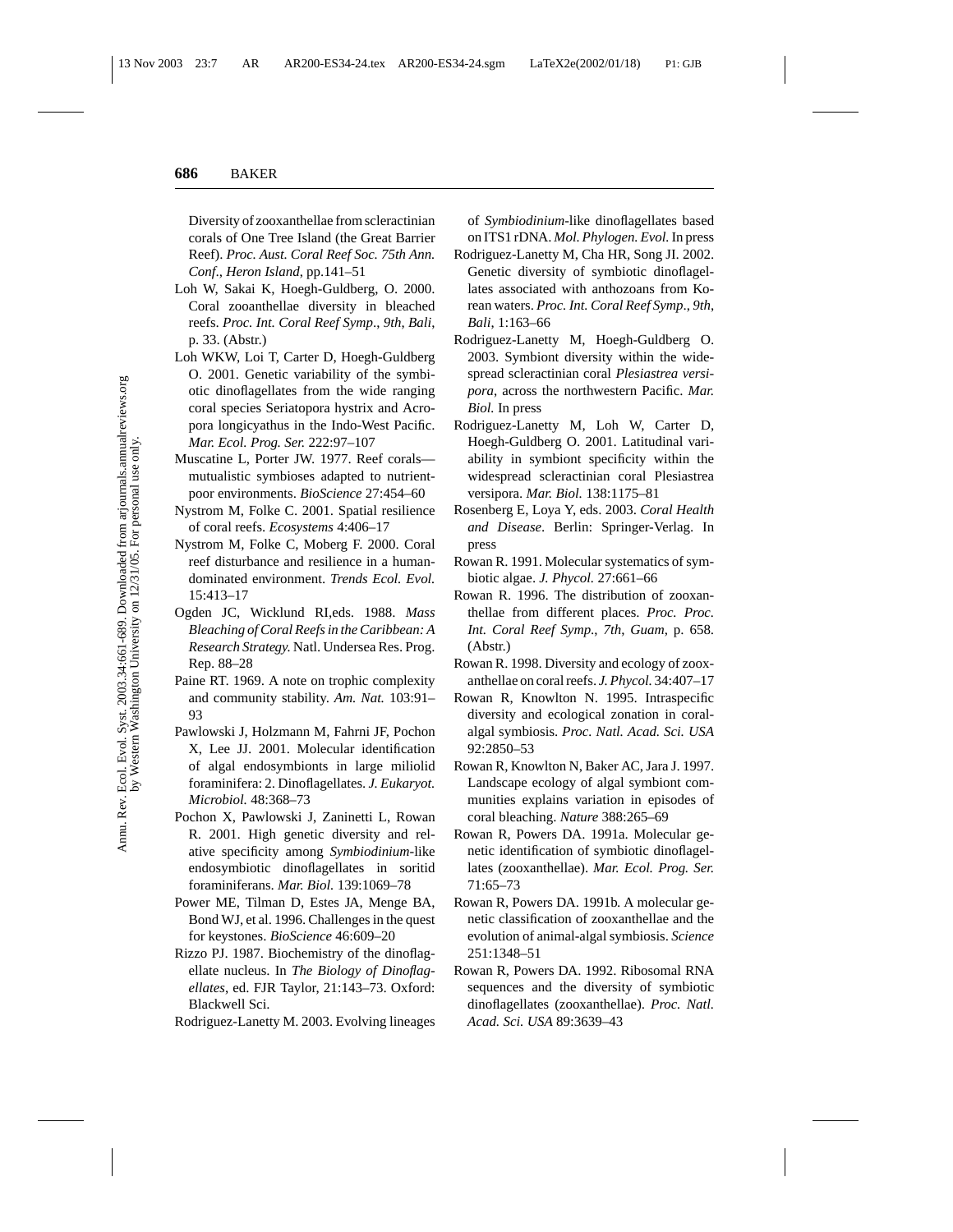- Sadler LA, McNally KL, Govind NS, Brunk CF, Trench RK. 1992. The Nucleotide sequence of the small subunit ribosomal RNA gene from *Symbiodinium pilosum*, a symbiotic dinoflagellate. *Curr. Genet.* 21:409– 16
- Saldarriaga JF, Taylor FJR, Keeling PJ, Cavalier-Smith T. 2001. Dinoflagellate nuclear SSU rRNA phylogeny suggests multiple plastid losses and replacements. *J. Mol. Evol.* 53:204–13
- Sandeman IM. 1988. Coral bleaching at Discovery Bay, Jamaica: a possible mechanism for temperature-related bleaching. See Ogden & Wicklund 1988, pp. 46–48
- Santos SR, Coffroth MA. 2003. Molecular genetic evidence that dinoflagellates belonging to the genus *Symbiodinium* Freudenthal are haploid. *Biol. Bull.* 204:10–20
- Santos SR, Gutiérrez-Rodríguez C, Coffroth MA. 2003a. Phylogenetic identification of symbiotic dinoflagellates via length heteroplasmy in domain V of chloroplast large subunit (cp23S)-rDNA sequences. *Mar. Biotechnol.* 5:134–40
- Santos SR, Gutiérrez-Rodríguez C, Lasker HR, Coffroth MA. 2003b. *Symbiodinium* sp. associations in the gorgonian *Pseudopterogorgia elisabethae* in the Bahamas: high levels of genetic variability and population structure in symbiotic dinoflagellates. *Mar. Biol.* 143:111–20
- Santos SR, Kinzie RA, Sakai K, Coffroth MA. 2003c. Molecular characterization of nuclear small subunit (18S)-rDNA pseudogenes in a symbiotic dinoflagellate (*Symbiodinium*, Dinophyta). *J. Eukaryot. Microbiol.* In press
- Santos SR, Taylor DJ, Coffroth MA. 2001. Genetic comparisons of freshly isolated versus cultured symbiotic dinoflagellates: Implications for extrapolating to the intact symbiosis. *J. Phycol.* 37:900–12
- Santos SR, Taylor DJ, Kinzie RA, Hidaka M, Sakai K, Coffroth MA. 2002a. Molecular phylogeny of symbiotic dinoflagellates inferred from partial chloroplast large subunit (23S)-rDNA sequences. *Mol. Phylogenet. Evol.* 23:97–111
- Santos SR, Taylor DJ, Kinzie RA, Sakai K, Coffroth MA. 2002b. Evolution of length variation and heteroplasmy in the chloroplast rDNA of symbiotic dinoflagellates (*Symbiodinium*, Dinophyta) and a novel insertion in the universal core region of the large subunit rDNA. *Phycologia* 41:311–18
- Saunders GW, Hill DRA, Sexton JP, Andersen RA. 1997. Small subunit ribosomal RNA sequences from selected dinoflagellates: Testing classical evolutionary hypotheses with molecular systematic methods. *Plant Syst. Evol.* 11(Suppl.):237–59
- Savage AM, Goodson MS, Visram S, Trapido-Rosenthal H, Wiedenmann J, Douglas AE. 2002a. Molecular diversity of symbiotic algae at the latitudinal margins of their distribution: dinoflagellates of the genus *Symbiodinium* in corals and sea anemones. *Mar. Ecol. Prog. Ser.* 244:17–26
- Savage AM, Trapido-Rosenthal H, Douglas AE. 2002b. On the functional significance of molecular variation in *Symbiodinium*, the symbiotic algae of Cnidaria: photosynthetic response to irradiance. *Mar. Ecol. Prog. Ser.* 244:27–37
- Schoenberg DA, Trench RK. 1980a. Genetic variation in *Symbiodinium* (= *Gymnodinium*) *microadriaticum* Freudenthal, and specificity in its symbiosis with marine invertebrates. I. Isoenzyme and soluble protein patterns of axenic cultures of *Symbiodinium microadriaticum*. *Proc. R. Soc. London Ser. B* 207:405–27
- Schoenberg DA, Trench RK. 1980b. Genetic variation in *Symbiodinium* (= *Gymnodinium*) *microadriaticum* Freudenthal, and specificity in its symbiosis with marine invertebrates. II. Morphological variation in *Symbiodinium microadriaticum*. *Proc. R. Soc. London Ser. B* 207:429–44
- Schoenberg DA, Trench RK. 1980c. Genetic variation in *Symbiodinium* (= *Gymnodinium*) *microadriaticum* Freudenthal, and specificity in its symbiosis with marine invertebrates. III. Specificity and infectivity of *Symbiodinium microadriaticum*. *Proc. R. Soc. London Ser. B* 207:445–60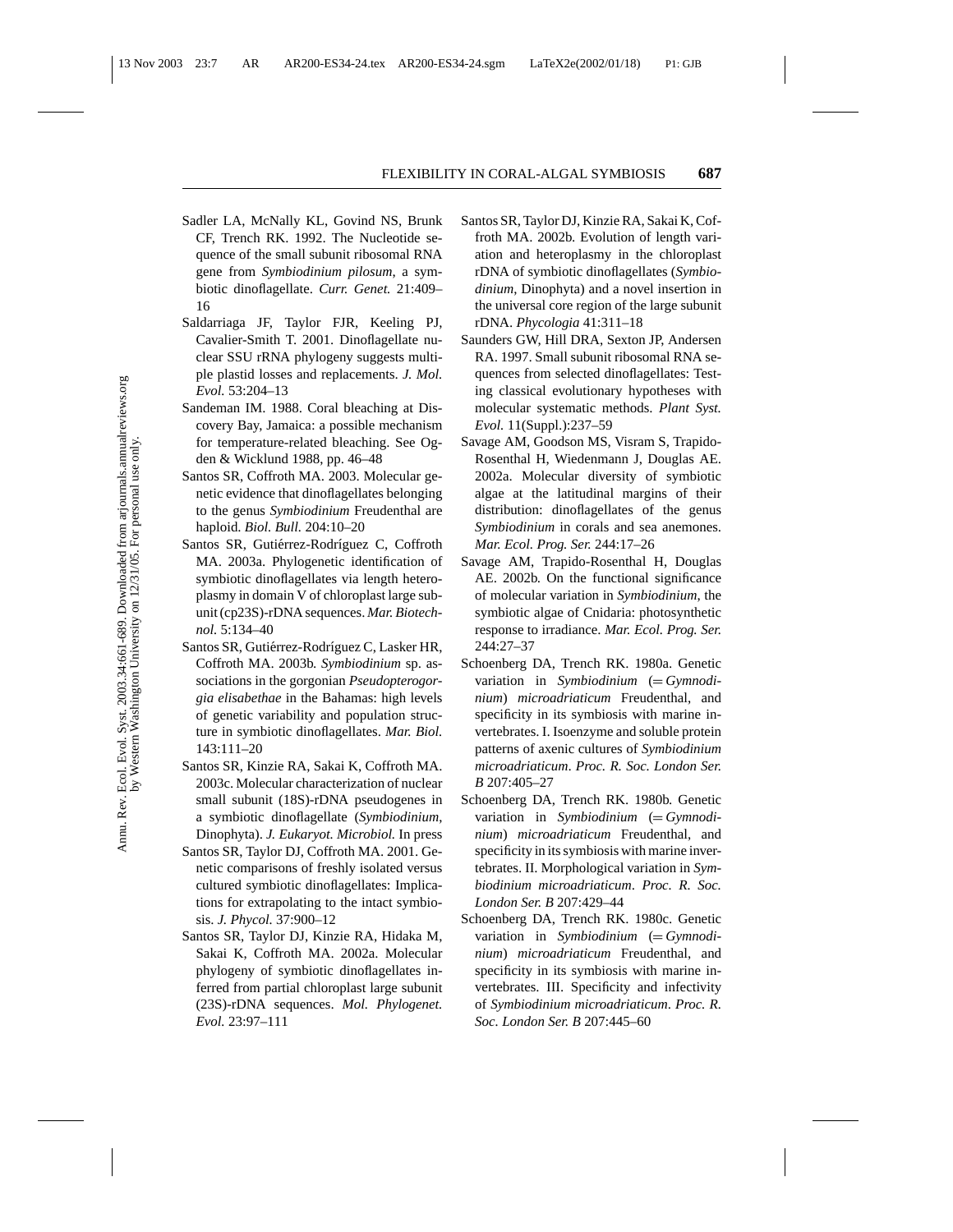- Schwarz JA, Krupp DA, Weis VM. 1999. Late larval development and onset of symbiosis in the scleractinian coral *Fungia scutaria*. *Biol. Bull.* 196:70–79
- Smith SV, Buddemeier RW. 1992. Global change and coral reef ecosystems. *Annu. Rev. Ecol. Syst.* 23:89–118
- Speksnijder A, Kowalchuk GA, De Jong S, Kline E, Stephen JR, Laanbroek HJ. 2001. Microvariation artifacts introduced by PCR and cloning of closely related 16S rRNA gene sequences. *Appl. Environ. Microbiol.* 67:469–72
- Stanley SM. 1986. Anatomy of a regional mass extinction: Plio-Pleistocene decimation of the western Atlantic bivalve fauna. *Palaios* 1:17–36
- Swofford DL. 2001. PAUP∗. Phylogenetic Analysis Using Parsimony (∗and Other Methods). Version 4, Sunderland, MA: Sinauer
- Taylor DL. 1974. Symbiotic marine algae: Taxonomy and biological fitness. In *Symbiosis and the Sea*, ed. CBW Vernberg, pp. 245–62. Columbia: Univ. S. C. Press
- Thompson JD, Gibson TJ, Plewniak F, Jeanmougin F, Higgins DG. 1997. The Clustal X windows interface: flexible strategies for multiple sequence alignment aided by quality tools. *N. Acids Res.* 24:4876–82
- Thornhill DJ, LaJeunesse TC, Schmidt GW, Fitt WK. 2003. Change and stability of symbiotic dinoflagellates in reef building corals. Int. Conf. Coelenterate Biol., 7<sup>th</sup>, Lawrence, 44 (Abstr.)
- Toller WW, Rowan R, Knowlton N. 2001a. Repopulation of zooxanthellae in the Caribbean corals *Montastraea annularis* and *M. faveolata* following experimental and diseaseassociated bleaching. *Biol. Bull.* 201:360– 73
- Toller WW, Rowan R, Knowlton N. 2001b. Zooxanthellae of the *Montastraea annularis* species complex: Patterns of distribution of four taxa of *Symbiodinium* on different reefs and across depths. *Biol. Bull.* 201:348– 59
- Trench RK. 1988. Specificity in dinomastigote-

marine invertebrate symbiosis: An evaluation of hypotheses of mechanisms involved in producing specificity. *NATO ASI Ser.* H 17:326–46

- Trench RK. 1992. Microalgal-invertebrate symbiosis, current trends. In *Encyclopedia of Microbiology*, ed. J Lederberg, M Alexander, BR Bloom, 3:129–42. San Diego: Academic
- Trench RK. 1993. Microalgal-invertebrate symbiosis—a review. *Endocytobiosis Cell Res.* 9:135–75
- Trench RK. 1996. Specificity and dynamics of algal-invertebrate symbiosis. *Symbiosis* 96:16
- Trench RK. 1997. Diversity of symbiotic dinoflagellates and the evolution of microalgalinvertebrate symbiosis. *Proc. Int. Coral Reef Symp*., *8th*, *Panama*, 2:1275–86
- Trench RK. 2000. Validation of some currently used invalid names of dinoflagellates. *J. Phycol.* 36:972
- Trench RK, Blank RJ. 1987. *Symbiodinium microadriaticum* Freudenthal, *Symbiodinium goreauii* sp. nov., *Symbiodinium kawagutii* sp. nov. and *Symbiodinium pilosum* sp. nov.—gymnodinioid dinoflagellate symbionts of marine invertebrates. *J. Phycol.* 23: 469–81
- Trench RK, Thinh LV. 1995. *Gymnodinium linucheae* sp. nov.—the dinoflagellate symbiont of the jellyfish *Linuche unguiculata*. *Eur. J. Phycol.* 30:149–54
- Ulstrup KE, Van Oppen MJH. 2003. Geographic and habitat partitioning of genetically distinct zooxanthellae (*Symbiodinium*) in *Acropora* corals on the Great Barrier Reef. *Mol. Ecol.* In press
- Van Oppen M. 2001. *In vitro* establishment of symbiosis in *Acropora millepora* planulae. *Coral Reefs* 20:200
- Van Oppen MJH. 2003. Mode of zooxanthellae transmission does not affect zooxanthella diversity in acroporid corals. *Mar. Biol.* In press
- Warner ME, Fitt WK, Schmidt GW. 1999. Damage to photosystem II in symbiotic dinoflagellates: A determinant of coral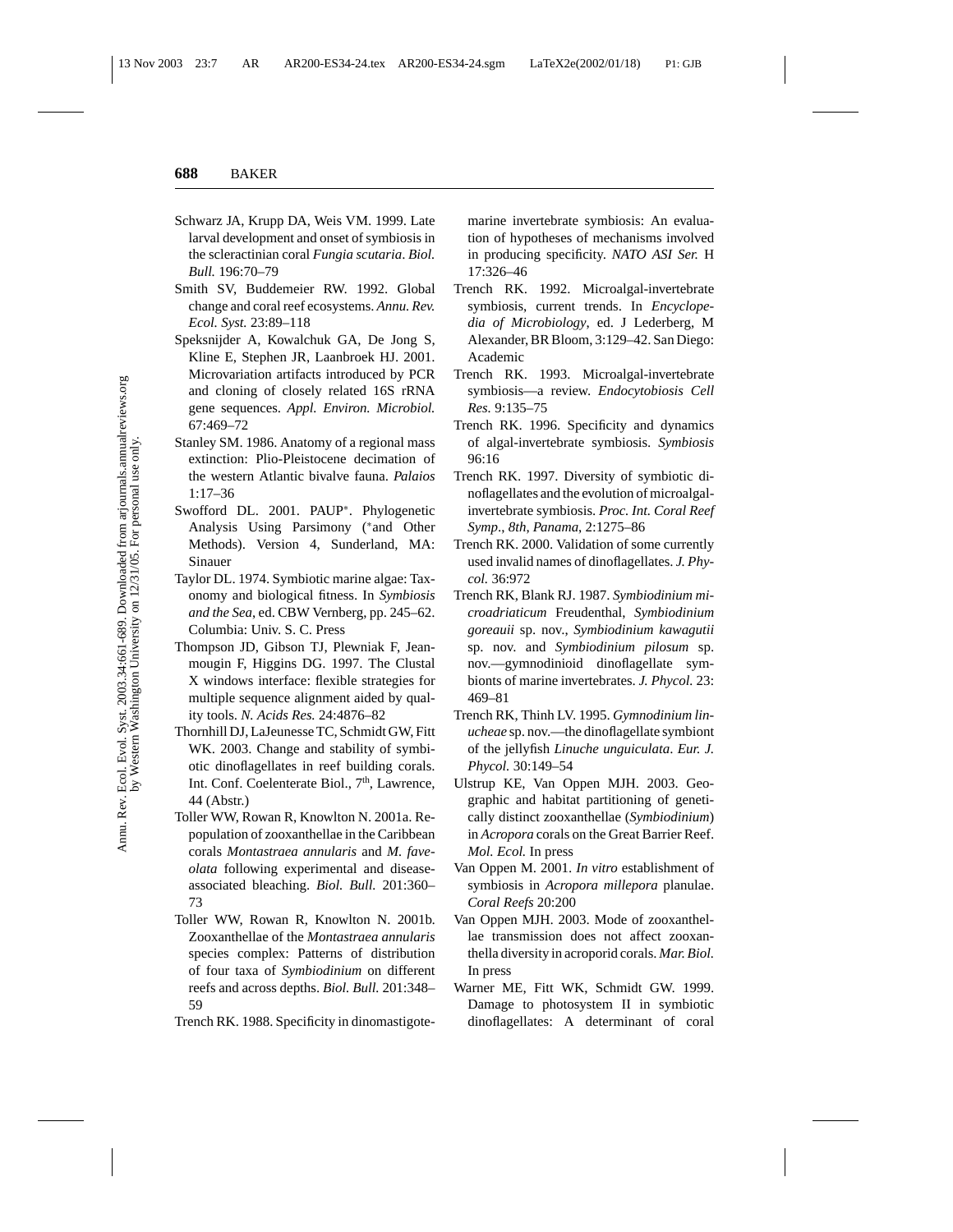bleaching. *Proc. Natl. Acad. Sci. USA* 96: 8007–12

- Van Oppen MJH, Palstra FP, Piquet AMT, Miller DJ. 2001. Patterns of coraldinoflagellate associations in *Acropora*: significance of local availability and physiology of *Symbiodinium* strains and host-symbiont selectivity. *Proc. R. Soc. London Ser. B* 268:1759–67
- Warner ME, Fitt WK, Schmidt GW. 1996. The effects of elevated temperature on the photosynthetic efficiency of zooxanthellae in hospite from four different species of reef coral: A novel approach. *Plant Cell Environ.* 19:291–99
- Weis VM, Reynolds WS, deBoer MD, Krupp DA. 2001. Host-symbiont specificity during onset of symbiosis between the dinoflagellates *Symbiodinium* spp. and planula larvae

of the scleractinian coral *Fungia scutaria*. *Coral Reefs* 20:301–8

- West JM, Salm RV. 2003. Resistance and resilience to coral bleaching: implications for coral reef conservation and management. *Con. Biol.* 17:956–67
- Wilcox TP. 1998. Large subunit ribosomal RNA systematics of symbiotic dinoflagellates: Morphology does not recapitulate phylogeny. *Mol. Phylogenet. Evol.* 10:436–48
- Yang YA, Soong K, Chen CA. 2000. Seasonal variation in symbiont community composition within single colonies of *Acropora palifera*. *Proc. Int. Coral Reef Symp*., *9th*, *Bali*, p. 36. (Abstr.)
- Zahl PA, McLaughlin JJA. 1959. Studies in marine biology. IV. On the role of algal cells in the tissues of marine invertebrates. *J. Protozool.* 6:344–52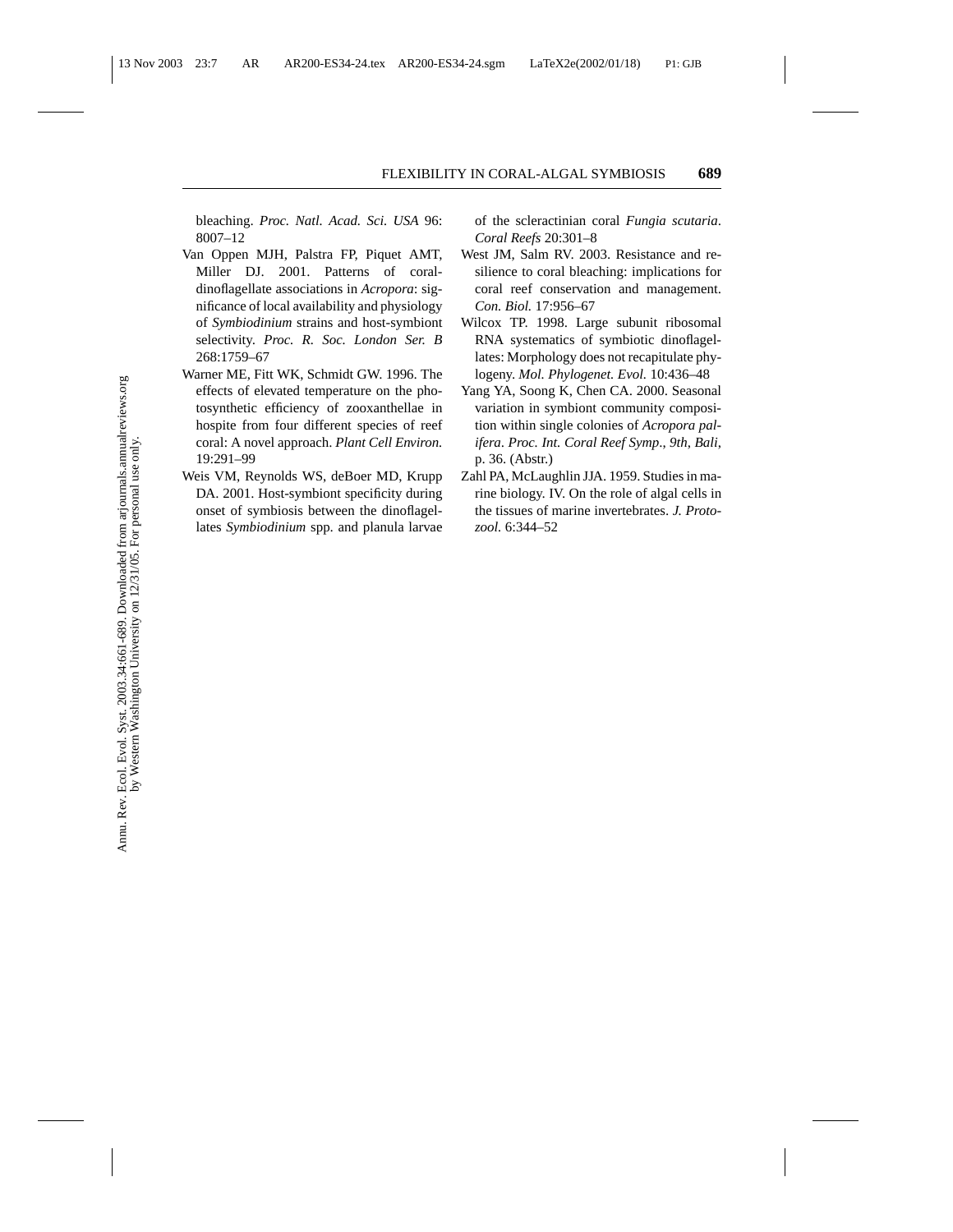

See legend on next page See legend on next page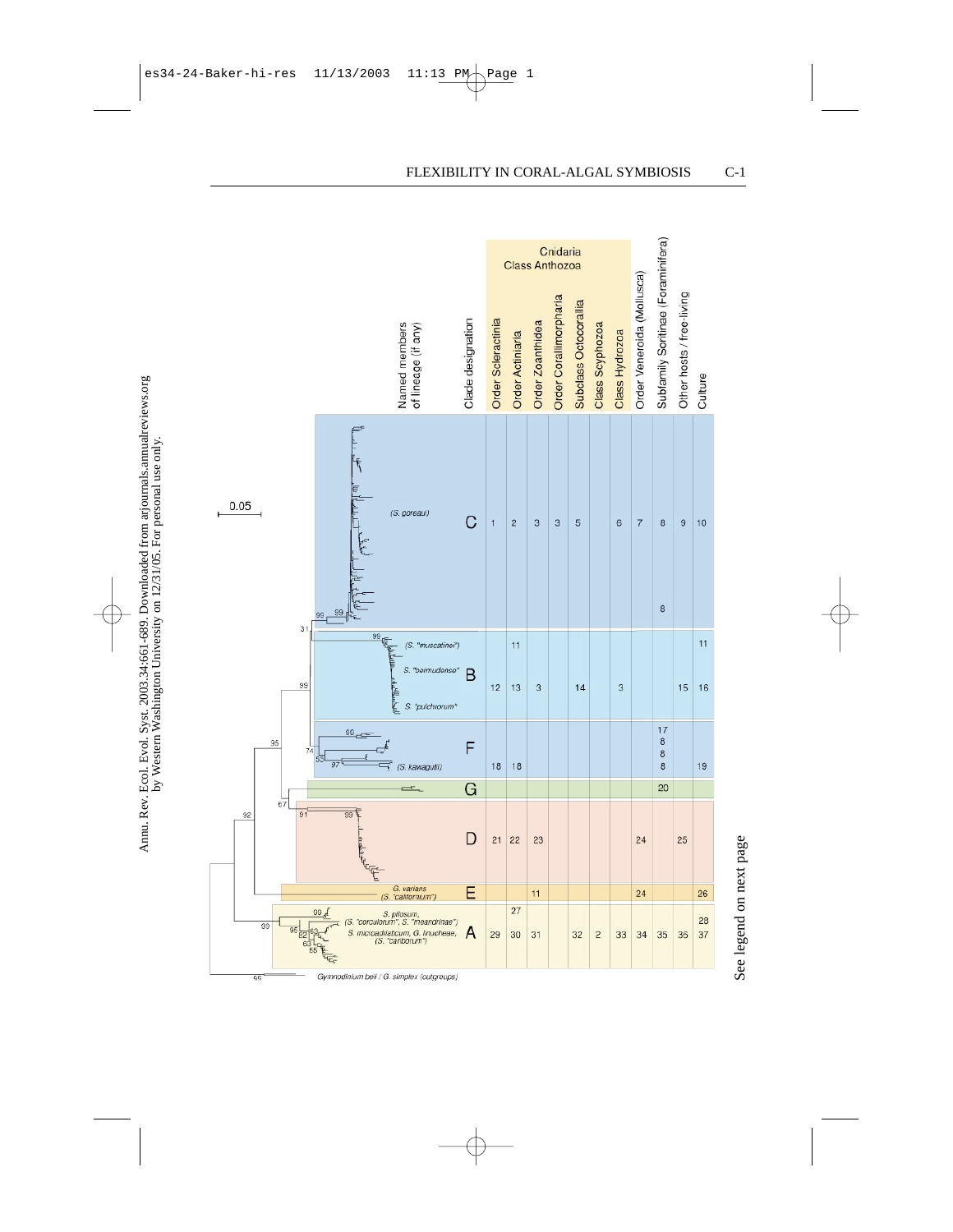**Figure 1** Molecular phylogeny of *Symbiodinium* indicating seven principal clades *A*–*G* (*left*), the eleven named species (*center*), and the distribution of the principal clades (and subclades) of *Symbiodinium* among different host taxa (*right*). LSU nrDNA sequences (~600 nt) were aligned using Clustal X (Thompson et al. 1997) and phylogenetic analyses performed by neighbor-joining using PAUP 4.0 (Swofford 2002). Reliability of internal branches was assessed by 1000 bootstrap replicate analyses (numerical values shown at nodes). Scale bar represents number of substitutions per site. Position of named species in parentheses is included for illustrative purposes only; LSU rDNA sequence data not available for these taxa. Identifications based on cultured material are excluded for the purposes of host distribution. Details on phylogenetic reconstruction, Genbank Accession numbers, and literature references represented by numerals in right-hand columns can be found in our website supplementary materials (Follow the Supplemental Materials link from the Annual Reviews home page at http://www.annualreviews.org).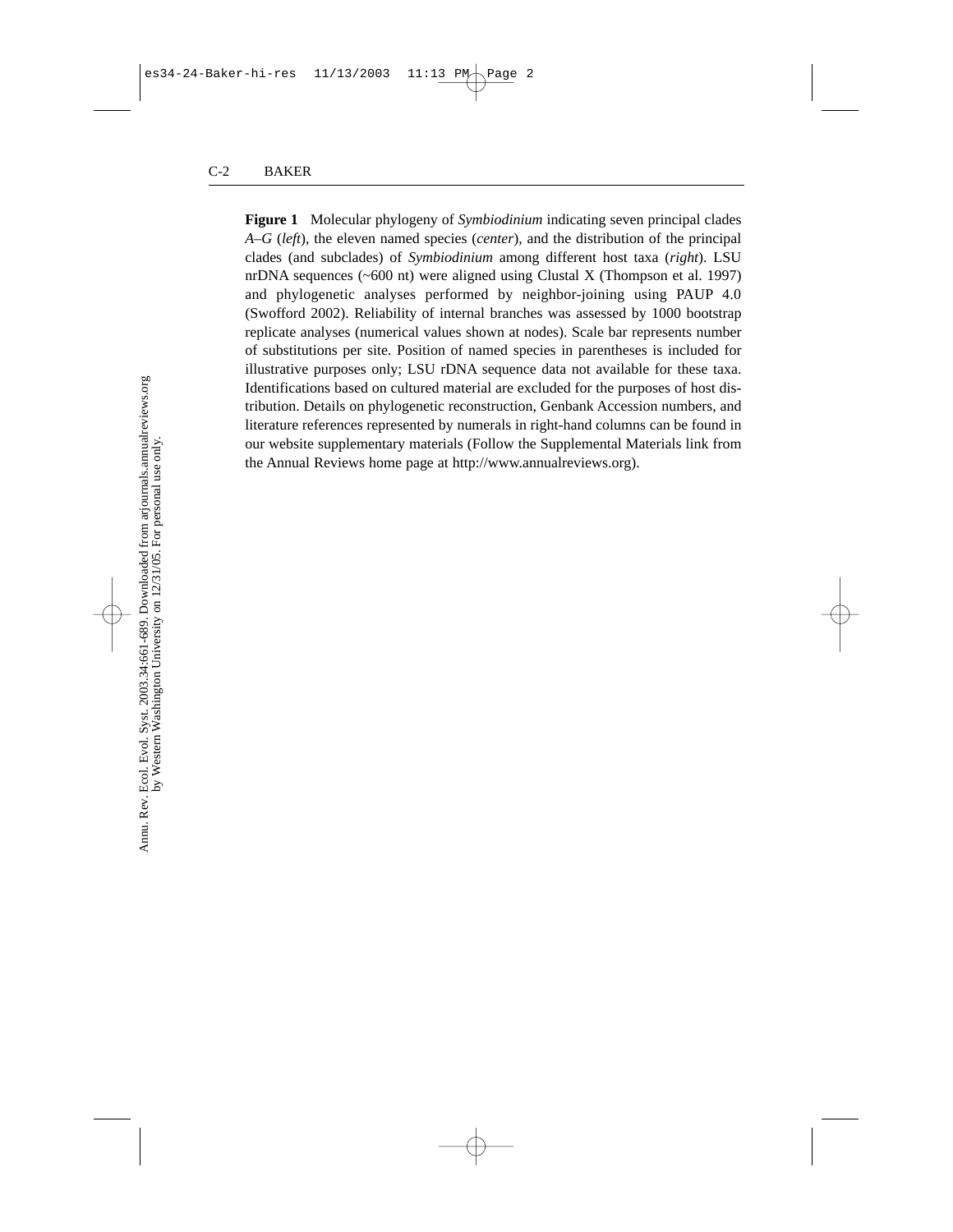

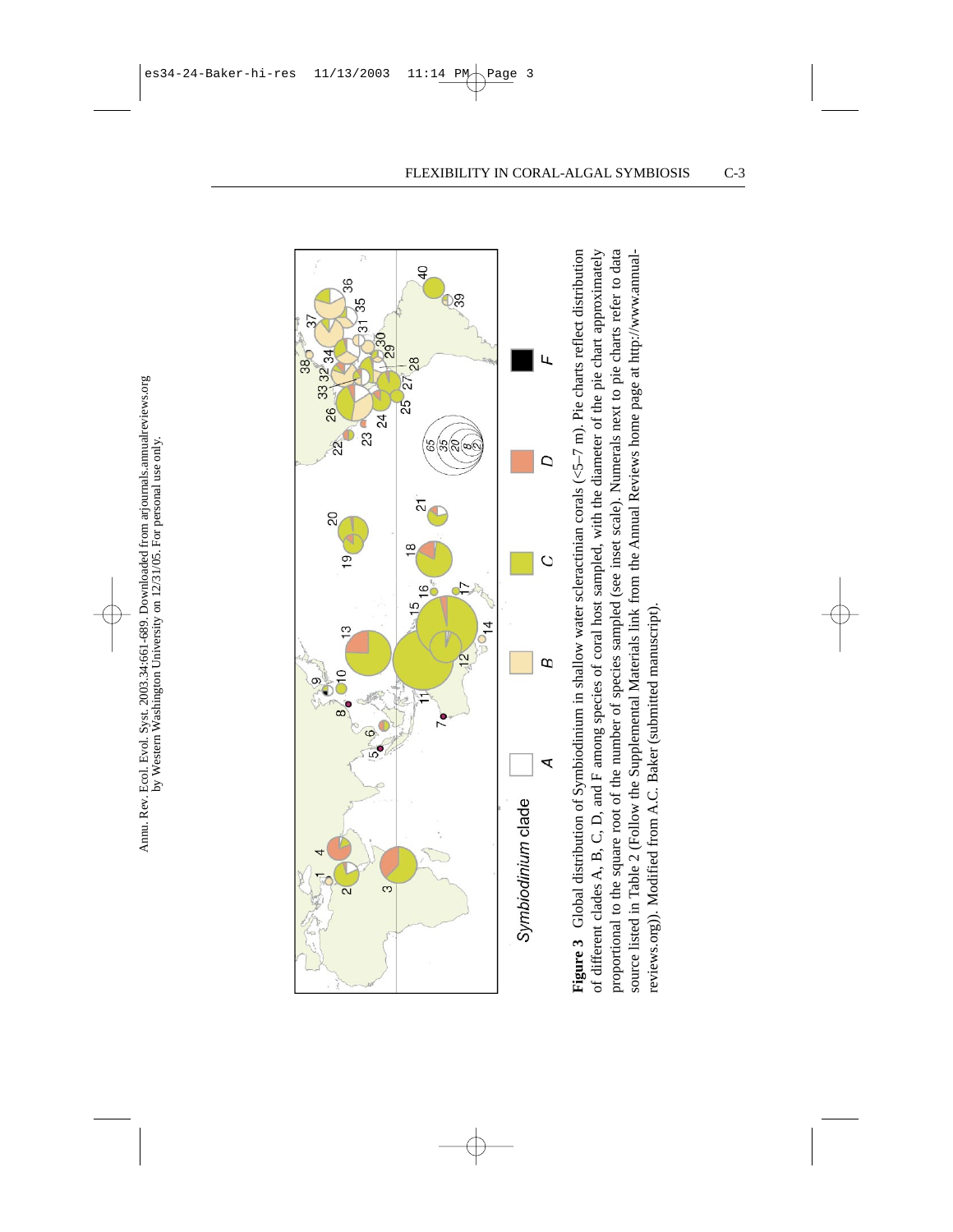# **CONTENTS**

| EFFECTS OF INTRODUCED BEES ON NATIVE ECOSYSTEMS,                                                                                                       |              |
|--------------------------------------------------------------------------------------------------------------------------------------------------------|--------------|
| Dave Goulson                                                                                                                                           | $\mathbf{1}$ |
| AVIAN SEXUAL DICHROMATISM IN RELATION TO PHYLOGENY AND<br>ECOLOGY, Alexander V. Badyaev and Geoffrey E. Hill                                           | 27           |
| PALEOBIOGEOGRAPHY: THE RELEVANCE OF FOSSILS TO<br>BIOGEOGRAPHY, Bruce S. Lieberman                                                                     | 51           |
| THE ECOLOGY OF BIRD INTRODUCTIONS, Richard P. Duncan,<br>Tim M. Blackburn, and Daniel Sol                                                              | 71           |
| THE EFFECTS OF GENETIC AND GEOGRAPHIC STRUCTURE ON<br>NEUTRAL VARIATION, Brian Charlesworth, Deborah Charlesworth, and<br>Nicholas H. Barton           | 99           |
| DATA, MODELS, AND DECISIONS IN US MARINE FISHERIES<br>MANAGEMENT: LESSONS FOR ECOLOGISTS, Kenneth A. Rose and<br>James H. Cowan Jr.                    | 127          |
| PARTITIONING OF TIME AS AN ECOLOGICAL RESOURCE,<br>Noga Kronfeld-Schor and Tamar Dayan                                                                 | 153          |
| PERFORMANCE COMPARISONS OF CO-OCCURING NATIVE AND ALIEN<br><b>INVASIVE PLANTS: IMPLICATIONS FOR CONSERVATION AND</b><br>RESTORATION, Curtis C. Daehler | 183          |
| <b>GENETIC VARIATION IN RARE AND COMMON PLANTS,</b><br>Christopher T. Cole                                                                             | 213          |
| THE ECOLOGY AND EVOLUTION OF INSECT BACULOVIRUSES,<br>Jenny S. Cory and Judith H. Myers                                                                | 239          |
| LATITUDINAL GRADIENTS OF BIODIVERSITY: PATTERN, PROCESS,<br>SCALE, AND SYNTHESIS, M.R. Willig, D.M. Kaufman,                                           |              |
| and R.D. Stevens                                                                                                                                       | 273          |
| <b>RECENT ADVANCES IN THE (MOLECULAR) PHYLOGENY OF</b><br>VERTEBRATES, Axel Meyer and Rafael Zardoya                                                   | 311          |
| THE ROLE OF REINFORCEMENT IN SPECIATION: THEORY AND DATA,<br>Maria R. Servedio and Mohamed A.F. Noor                                                   | 339          |
| EXTRA-PAIR PATERNITY IN BIRDS: CAUSES, CORRELATES, AND<br>CONFLICT, David F. Westneat and Ian R.K. Stewart                                             | 365          |